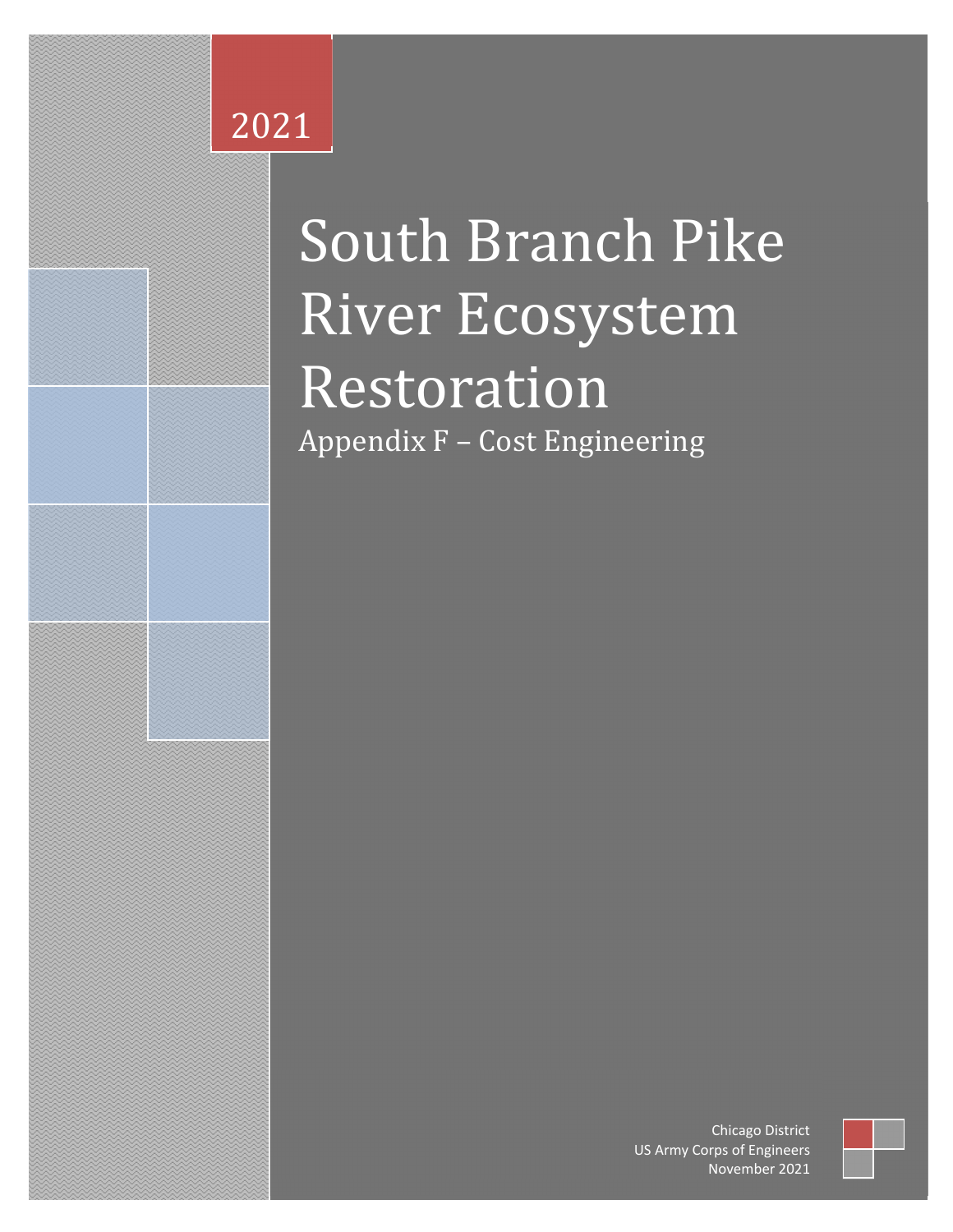### **TABLE OF CONTENTS**

| 1.0 |       |  |
|-----|-------|--|
| 2.0 |       |  |
| 2.1 |       |  |
|     | 2.1.1 |  |
| 2.2 |       |  |
| 2.3 |       |  |
|     | 2.3.1 |  |
|     | 2.3.2 |  |
| 2.4 |       |  |
| 2.5 |       |  |
| 2.6 |       |  |
|     |       |  |
| 3.0 |       |  |
| 4.0 |       |  |
| 5.0 |       |  |
| 6.0 |       |  |
| 7.0 |       |  |
| 8.0 |       |  |
| 8.1 |       |  |
| 8.2 |       |  |

### **LIST OF TABLES**

|--|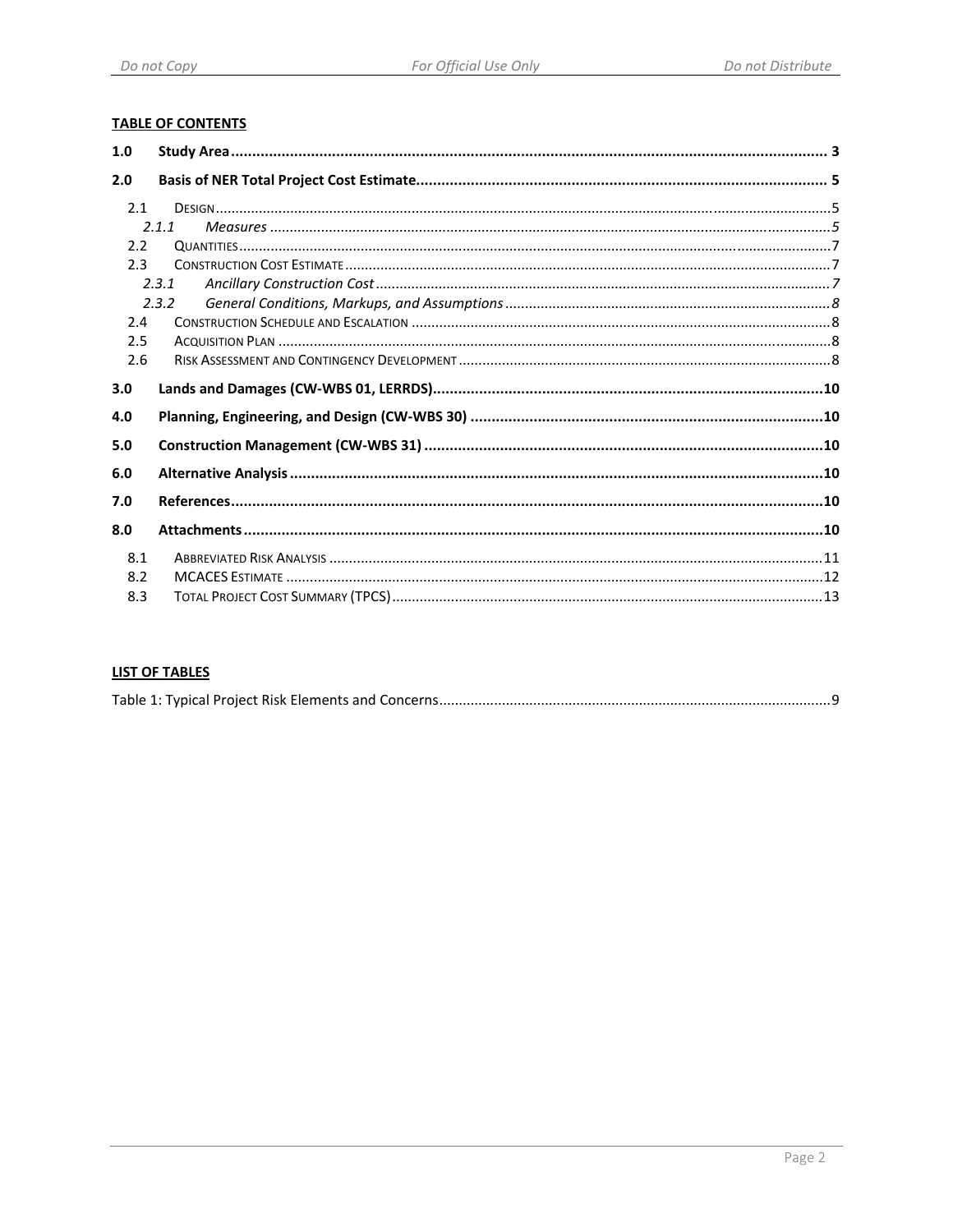# **1.0 Study Area**

The project is located in southeast Wisconsin in Kenosha County. The SBPR study area is part of the Pike River watershed which drains approximately 52 square miles. The SBPR originates as a drainage way near Highway 50 in Kenosha County. From there, it flows north along the Union Pacific Railroad, picking up contributions from agriculture drainage tiles and several tributaries including the Airport Branch and Somers Branch.



Figure 1: Location of South Branch Pike River in Kenosha County, Wisconsin. (Source: Pike River Water Restoration Plan accessed at: http://www.rootpikewin.org/pike-river-plan)

The study area has been broken into Phase I and Phase II to eventually facilitate project implementation in an upstream to downstream sequence. Phase I is bordered to the south by Highway K (60<sup>th</sup> Street), to the north by Highway 158 (52<sup>nd</sup> Street), the Canadian Pacific Railroad on the west and the Union Pacific Railroad on the east. The Phase I study area is approximately 52 acres. Phase II is bordered to the south by Highway 158 (52 $^{nd}$  Street)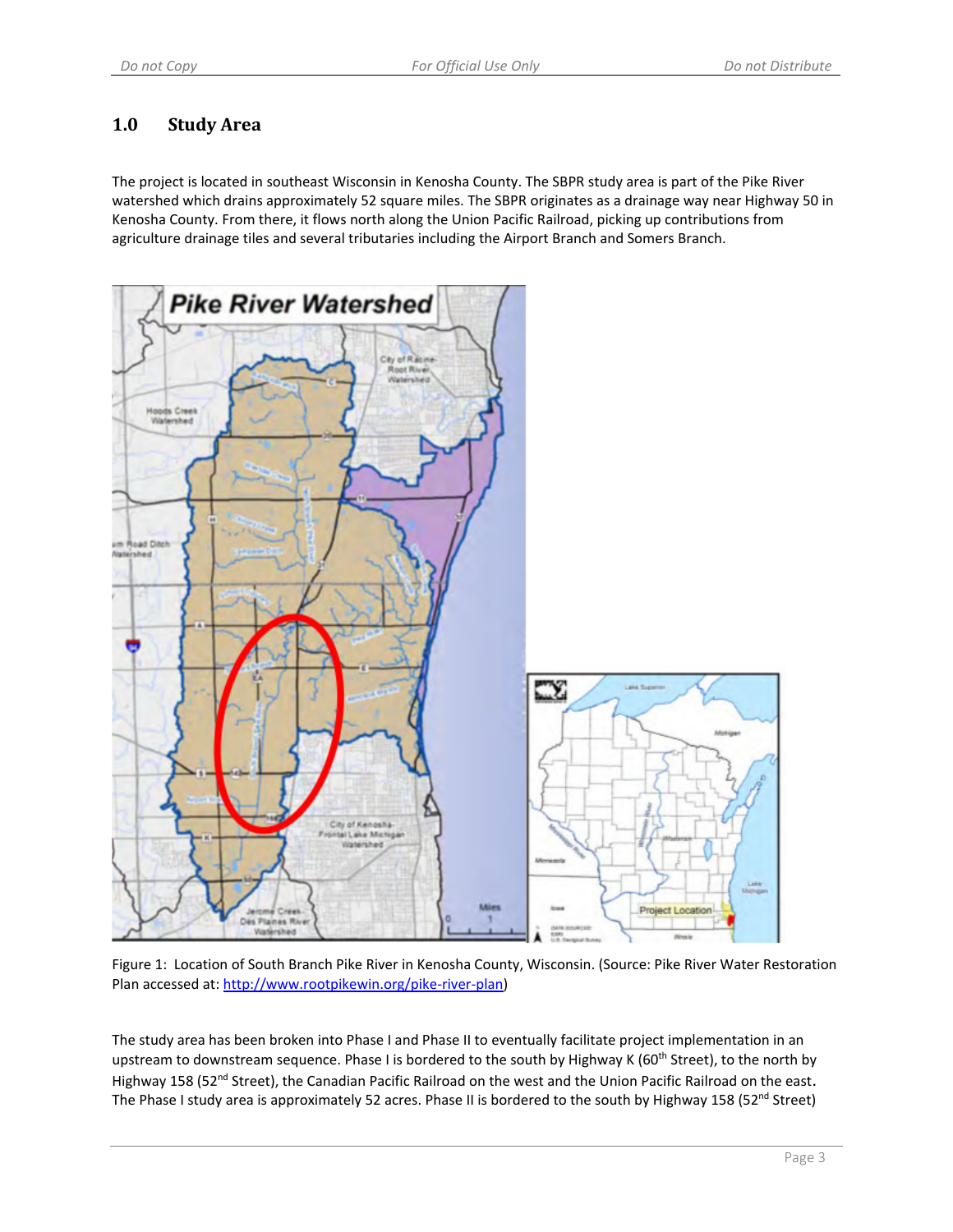and to the north by Highway S (38<sup>th</sup> Street), Canadian Pacific Railroad on the west and the Union Pacific Railroad on the east and a triangular piece of property to the west of the Canadian Pacific Railroad tracks on County Correctional Institution property. The Phase II study area is approximately 194 acres. Phase I and II total approximately 246 acres.



**Figure 2: Phase I (52 acres) and II (194 acres) Study Area**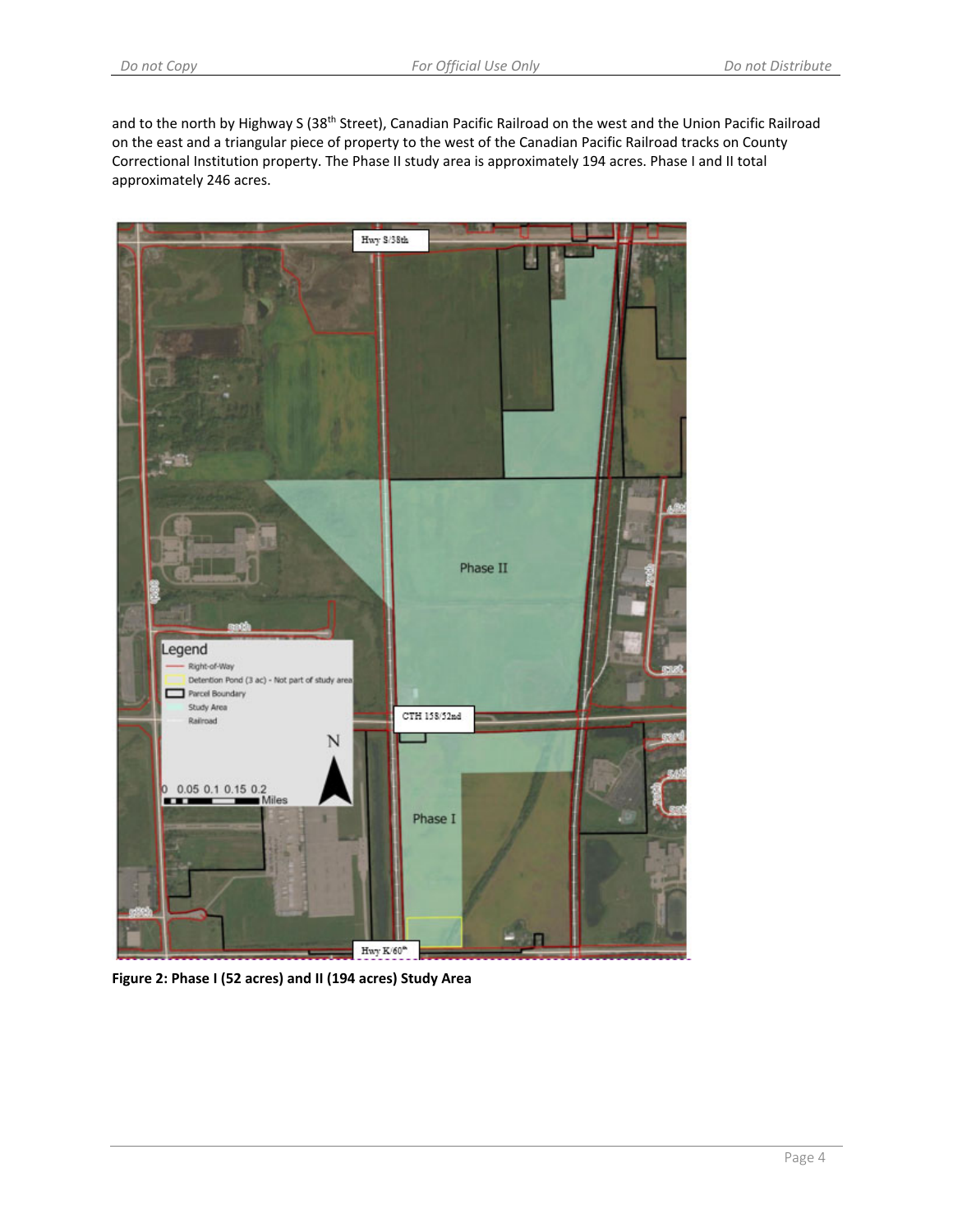# **2.0 Basis of NER Total Project Cost Estimate**

Due to the level of design and technical information available, the estimate is designated a Class 3 level (per ER 1110‐2‐1302).

Class 3 - Technical information (including designs) are approaching a 10-60% quality of project definition. There is greater confidence in project planning and scope, construction elements and quantity development. The estimates rely less on generic cost book items, greater reliance on quotes, recent historical and site-specific crew based details. Class 3 estimates are a reflection of improved technical documents. The estimates must be supported by a technical information (scope, design, acquisition and construction methods, etc.) discussion within the estimate and the uncertainties associated with each major cost item in the estimate. Special attention must be *given to large construction elements and items that are sensitive to technical information change.*

### **2.1 Design**

The PDT team provided the SOW for the Alternatives and respective measures in conceptual form describing each measure in a narrative format through email correspondence and documented throughout the report. An itemized table of measures was developed by the Environmental Planning/Formulation lead with hydrologic and hydraulic features as well as native plant communities' measures. The 2019 Federal Interest Determination (FID) report as well recent site photos and videos were also referenced for evaluation of site characteristics, consideration of risk factors, and for gathering additional conceptual scope of work detail.

### *2.1.1 Measures*

*The Measures considered for this study are categorized as hydrogeomorphic, native plant community, adaptive management and best management practices.*

### *2.1.1.1 Hydrogeomorphic Measures*

The following is a list of potential measures for restoring and creating the hydrogeomorphic setting(s) for native *communities. The following outline provides a brief overview of potential actions, with measures italicized, and followed by specific parametric measure descriptions:*

- > Demolition
	- o Loose fragments and foreign debris
	- o Remove drain tiles/pipes
	- o Valve drain tiles/pipes
	- o Reroute pipes
- $\triangleright$  Excavation
	- o Excavation to achieve hydrology
		- Side stream wetland shelves, riparian pocket wetlands
		- $\blacksquare$ Transitional communities
	- o Channel reconfiguration
		- Meandering, braiding, etc.
		- Development for riffle/run/glide/pool
- $\triangleright$  Grading
	- To achieve hydrology, slopes, and necessary microtopography  $\circ$ 
		- Terracing for different plant communities
		- Reducing bank slopes on inside bends and straight runs
		- Floodplain connectivity
- > Native Rock Structures
	- o Riffles (cobble and filter layer)
- > Large Woody Debris Structures

*Demolition – this measure entails those activities associated with the removal of structures within the channel,* bank and floodplain zones. Specific structures that could be removed include but are not limited to drain tiles, *culverts, pipes, outfalls and other defunct infrastructure. Specific materials to be removed under this measure*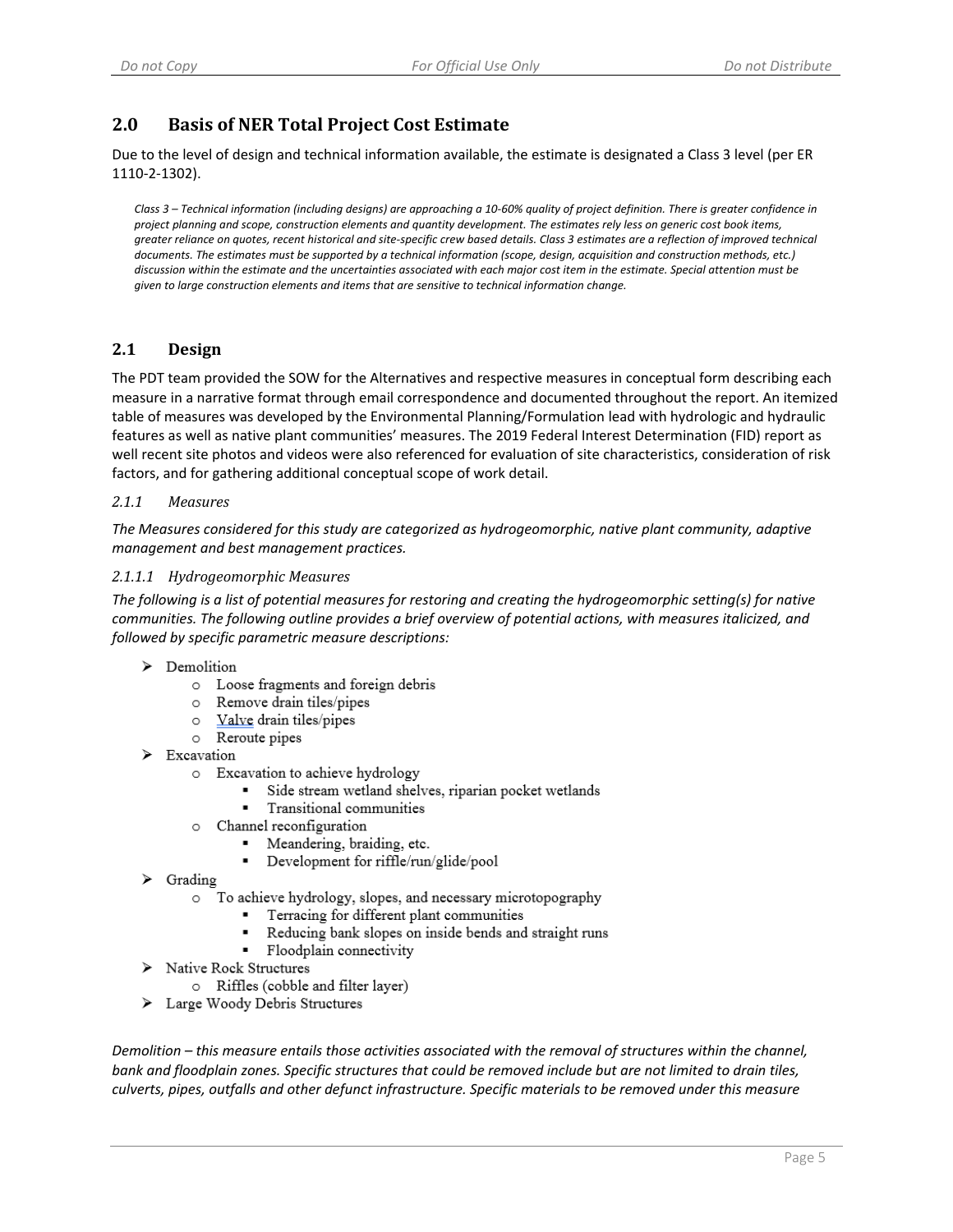include but are not limited to large foreign debris, concrete, metal, angular riprap, clay drainage tiles, plastic drain *tiles, concrete pipe, etc. All materials removed would be appropriately reused, recycled or disposed of.*

*Excavation – this measure includes the removal of earthen materials to achieve required geomorphologies and hydrology for native communities. Large to small earth moving machines would be utilized to excavate earthen* materials to specific elevations as required by the targeted native community. All materials would be reused on site to create diverse geomorphologies; stockpiled for reuses by others; and/or disposed of appropriately at other non*federal sponsor owned lands. This measure is typically coupled with grading.*

*Grading – this measure includes the movement of earthen materials to achieve required geomorphologies and* hydrology for native communities. Large to small earth moving machines would be utilized to spread, smooth and undulate surface soils to specific elevation as required by the targeted native plant community. This measure would typically be combined with excavation to provide final elevation, and/or soil amendments (if necessary) to ensure *proper incorporation into surficial soils.* 

Native Rock Structures - this measure includes the placement of rock/stone into the stream channel to provide *required geomorphology and substrates for a native stream community. This measure would be more applicable to* those channel reaches that exhibit higher stream velocities. Large to small construction machinery would place rock slabs, boulders and/or cobbles that are of the same make up and general shapes as natural reaches with similar *gradient. Rock/stone materials would take on various configurations as necessitated by the particular stream parameters present at the restoration site. Different configurations of rock structures would include but not be* limited to slab-rock, riffle, boulder cluster, j-hook, cross-vane and cobble bar. All stone structure materials would be appropriately sized based on in-channel parameters. All materials would be sourced from local permitted sources to ensure clean and inert materials. This measure is combinable with a variety of measures as it can add critical *habitat and stability components.* 

Large Woody Debris Structures - this measure includes the placement of large woody debris (LWD) into the stream channel or into wetlands for habitat and stability components. This measure would be more applicable to those channel reaches that exhibit lower stream velocities and wetlands. Large woody debris consists of trees, their major *branches, their rootwad and combinations of such. Typically, larger trees (20+ DBH) removed for excavation,* grading or native plant community restoration are retained and utilized. These structures may consist of one to *many trees placed into the stream channel and bank zones in various configurations to provide habitat and* temporary stability. Depending on the forces exhibited in the area targeted, LWD may or may not need to be keyed *into and/or tethered to the stream floor or earthen bank.* 

### *2.1.1.2 Native Plant Community Measures*

- *Invasive Species Clearing & Grubbing*
	- o *Clearing, grubbing, mowing*
	- o *Herbicide*
	- o *Flooding*
	- o *Burning*
- *Native Species Planting*
	- o *Seeding*
	- o *Dormant rootstock*
	- o *Live plugs*
	- o *Shrubs and trees*
- *Native Species Establishment*
	- o *Herbivory control*
	- o *Invasive species control*

Invasive Species Removal - this measure includes the complete removal of non-native weeds and the selective removal of native weeds in areas that are not treated with other measures that would also provide clearing, such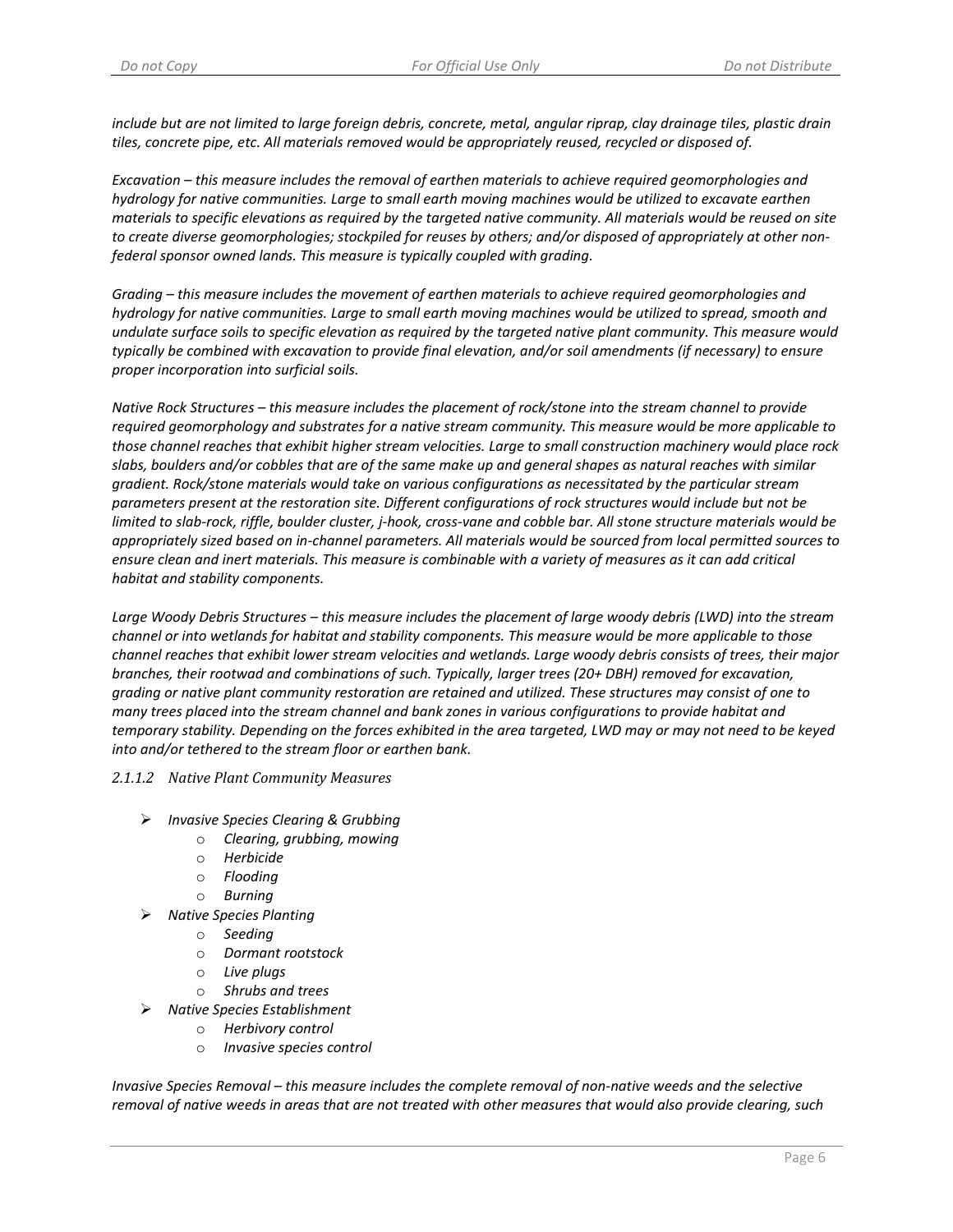as excavation, grading and some demolition activities. Methods for removing invasive plant species include but are not limited to clearing and grubbing, mowing, burning, flooding, broad-cast herbicide application, spot-treatment herbicide application, etc. This measure is a one-time initial application or an initial series of applications to provide conditions for native plantings; this measure is not the same as those small spot treatment applications under the *Native Plant Establishment measure.* 

Native Plantings – this measure includes the procurement and planting of native plant species and contract grown plantings. Native planting lists would be specifically developed per plant community type specifying the rates of native seed, live root stock, live plugs and live tree/shrub containers. Current potential for plant community general *types include aquatic bed, marsh, meadow, prairie, savanna, woodland and forest.*

*Native Plant Establishment – this measure includes those elements required to establish and maintain newly created or restored plant communities. Specific elements include but are not limited to invasive species management, herbivory control, protective fencing, limited short‐term watering, general plant survival, growth and coverage, etc.*

### *2.1.1.3 Adaptive Management Measures*

A 5 year contract would be utilized to ensure recruitment and establishment of native communities (abiotic and *biotic) is successful. All hydrogeomorphic work would be accomplished within the first several months of the* contract to allow establishment and monitoring time. Options would be placed in the contract for future adaptive management measures that could be exercised at any point of the contract duration, but most frequently in years 3, 4 and 5. These may include but are not limited to changing or adjusting features to achieve the required *hydrology, hydraulics and/or geomorphology; additional native plant treatments; or other improvements. All adaptive management decisions and exercising of contract options would be driven by monitoring. To be conservative, three adaptive management options would be included under this measure for high, medium and low adaptive adjustment needs. These would be Option A – for more intensive adjustments of geomorphology or hydrology \$75,000; Option B – for more moderate adjustments of habitat and/or additional plantings \$25,000; Option C – for minor habitat adjustments or additional plantings \$10,000.* 

### **2.2 Quantities**

LRC Civil Engineering provided quantities for the earthwork (Channel Excavation and In‐Stream & Site Placement features), LRC Planning provided quantities for the Drain Tile features, Channel Grading, and Channel/Habitat Structures and Native Plant Community measures. LRC Cost Engineering developed estimated Ancillary cost quantities and independently conducted quantity takeoffs for Drain Tile and Excavation/Grading feature quantity verification.

### **2.3 Construction Cost Estimate**

Significant construction feature costs were developed with the crew concept utilizing the Tri‐Services Cost Engineering System Micro‐Computer Aided Cost Estimating System (MCACES) Second Generation (MII) software (MII 4.4.2). Cost book items were updated with the latest equipment, labor and material pricing. Site specific productivity rates were applied as necessary and the feature costs verified against historical data.

### *2.3.1 Ancillary Construction Cost*

2.3.1.1 Mobilization & Demobilization.

Feature includes mobilizing and demobilizing construction resources to/from the job site pre/post construction.

2.3.1.2 Temporary Construction Facilities

Temporary Construction Facilities cost includes temporary features of work assumed during construction such as: Field offices, staging areas, access paths, erosion control, project signage, and safety/security fencing. This feature includes Best Management Practices as described and quantitated by Planning.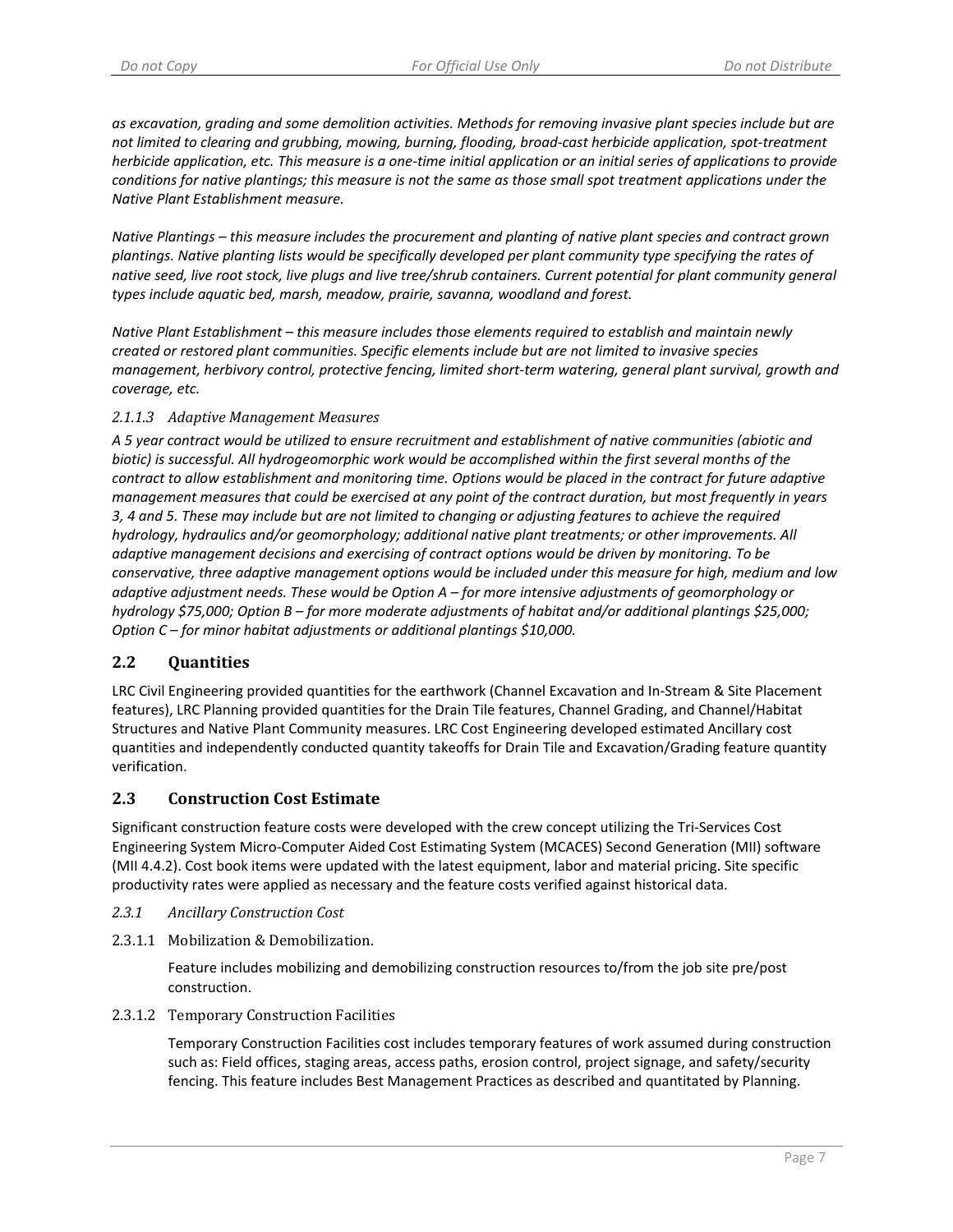### 2.3.1.3 Temporary Traffic Control

Traffic Control includes installation and maintenance of roadside signage and barricades for public awareness and protection of equipment and personnel during construction activities near roadways and those involving frequent site entry and departure.

### 2.3.1.4 Boundary Survey

A boundary survey was included with crew output rates differentiated between cleared land and wooded areas.

### *2.3.2 General Conditions, Markups, and Assumptions*

- The estimate assumes that the prime contractor will self-perform a majority of construction features, primarily those related to planting & establishment activities, and subcontract out the remaining features of work.
- Prime contractor Markups include Home Office Overhead (HOOH), calculated Job Office Overhead (JOOH) including small tools, and Profit on own work as well as subs.
- Sub-contractor markups include HOOH and profit.
- Assumed MII B-Bond Table % for the Performance and Payment Bonding on the Prime Contractor and Sub‐contractor's work. Rate comparable to historical LRC projects of similar magnitude.
- Labor Rates per General Decision Number: WI20210015 07/09/2021, State: Wisconsin, Construction Types: Heavy, Counties: Statewide (Kenosha Co. used)
- Equipment rates per EP 1110‐1‐8, Volume 2, 2020.
- Materials that will become permanent features of the federal project are assumed exempt from state sales tax in Wisconsin (i.e. NO sale tax estimated).
- Cost-of-Money based on the U.S. Department of the Treasury Prompt Payment rate for Jan-21 through Jun‐21.
- Fuel pricing based on GasBuddy prices 10/1/21.

### **2.4 Construction Schedule and Escalation**

The construction schedule is based on the overall project schedule (P&S late FY23 through FY24, award contract in FY24, and construction starting summer 2025) provided by the PM, MII construction feature elements durations, considers specific seasons for clearing, planting, and establishment activities, environmental windows, as well as weather days. Escalation on the major construction features assumes mid-point of construction 3Q FY2025 [1st QTR = OCT THRU DEC] per EM 110‐2‐1304.

### **2.5 Acquisition Plan**

Currently, no contracting plan has been established. A contracting member has not been assigned to the project and therefore the acquisition strategy is undetermined. If the project is solicited/awarded as less than fully open and competitive, contracting levels and respective overhead cost typically increase. The base estimate assumes a small business contract. There is a slight chance that the project would not have a small business requirement, which would slightly decrease the base estimate. It is more likely the acquisition will be restricted typically adding at least 1 additional contracting markup layer and potentially a 15‐30% increase in cost of subcontracted features.

### **2.6 Risk Assessment and Contingency Development**

An abbreviated risk analysis (ARA) was performed to collectively develop a construction cost estimate contingency based on approved Corps methodology. The major concerns are captured in the ARA Risk Register along with discussion and determination details for the selection of each potential likelihood and impact level. Some concerns include the fact that a contracting member is not currently on the PDT and the acquisition strategy could be more restrictive than currently assumed. Project costs have the potential to increase due to scope and quantity changes during engineering design and after further technical analysis. Unknown subsurface conditions may impact demolition and excavation features. Working within a waterway may drive costs, dictate means/methods, and constrain the windows of operation due to dewatering or unsuitable working conditions. Endangered species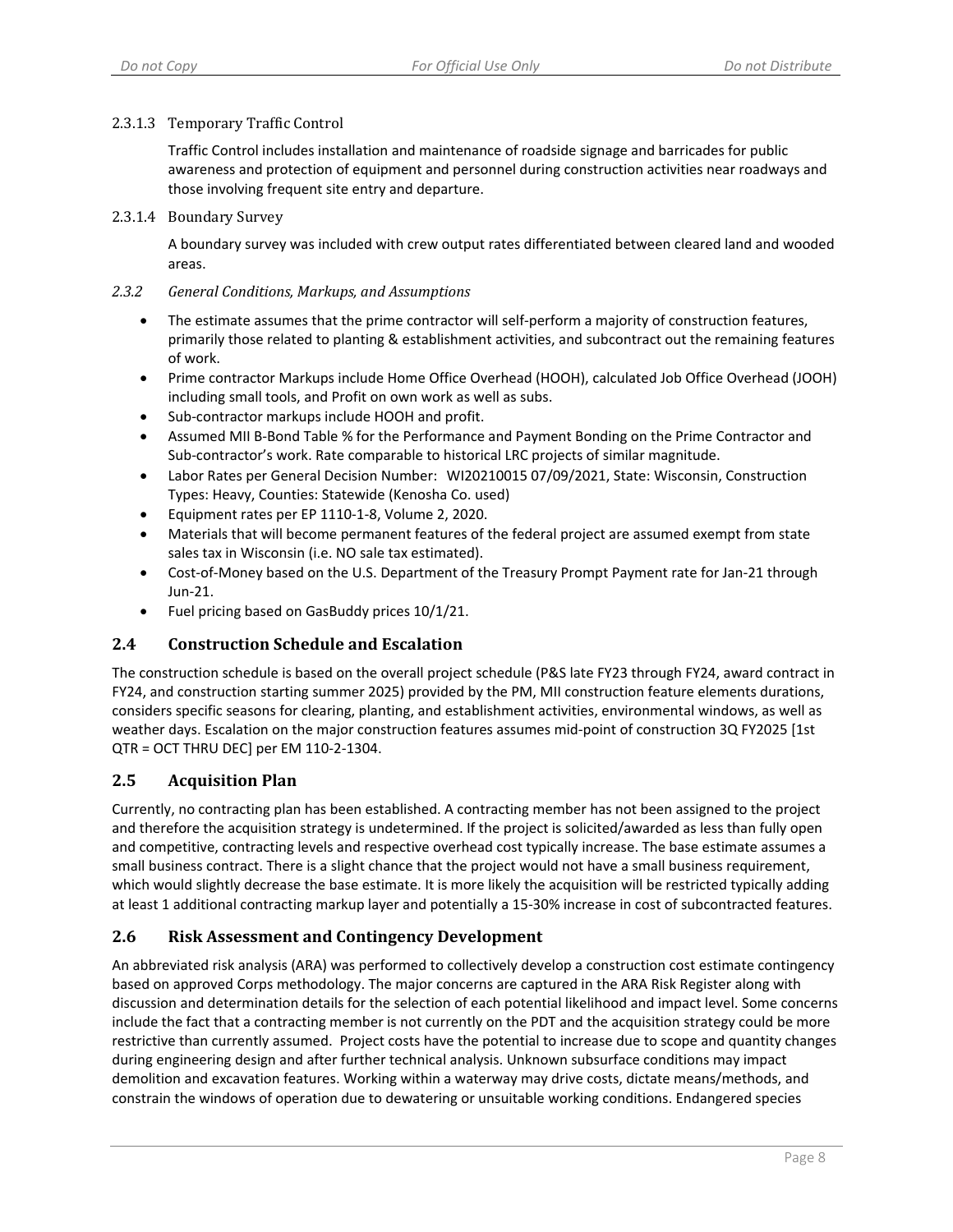concerns may conflict with the construction schedule and potential critical path features. Measurable events and/or flash floods may alter existing conditions and require design changes for channel configuration and respective planting/restoration features. Considering LRC has completed similar Section 206 eco‐restoration projects in geographic proximity and good historical data is available for referencing scope of work (SOW) and pricing, it is reasonable to assume a contingency value in the Class 3 Cost Estimate Classification range. A range of 20‐50% is suggested by Engineering Regulations ER 1110‐2‐1302 at this level.

Major Risk Elements considered during the analysis are listed in Table 1: Typical Project Risk Elements

| Risk Element                             | <b>Typical Concerns</b>                                                                                                                                                                                                                                                                                                              |
|------------------------------------------|--------------------------------------------------------------------------------------------------------------------------------------------------------------------------------------------------------------------------------------------------------------------------------------------------------------------------------------|
| Project Management & Scope Growth        | • Potential for scope growth, added features?<br>• Project accomplishes intent?<br>• Funding Difficulties?<br>• Sufficent Staffing/Support?                                                                                                                                                                                          |
| <b>Acquisition Strategy</b>              | • Contracting plan firmly established?<br>• 8a or small business likely?<br>• Requirement for subcontracting?<br>• Accelerated schedule or harsh weather schedule?<br>• High-risk acquisition limits competition, design/build?<br>• Limited bid competition anticipated?<br>• Bid schedule developed to reduce quantity risks?      |
| <b>Construction Elements</b>             | • Accelerated schedule or harsh weather schedule?<br>• High risk or complex construction elements, site access, in-water?<br>• Water care and diversion plan?<br>• Unique construction methods?<br>· Special mobilization?<br>· Special equipment or subcontractors needed?<br>• Potential for construction modification and claims? |
| Specialty Construction or Fabrication    | • Atypical construction elements, unusual material or equipment manufactured or installed?<br>• Confidence in constructibility or methodology?<br>• One of a kind and confidence in fabrication and installation?<br>• Ability to reasonably transport?<br>. Risk of specialty equipment functioning first time? Testing?            |
| <b>Technical Design &amp; Quantities</b> | • Level of confidence based on design and assumptions?<br>. Possibility for increased quantities due to loss, waste, or subsidence?<br>• Appropriate methods applied to calculate quantities?<br>· Sufficient investigations to develop quantities?<br>• Quality control check applied?                                              |
| <b>Cost Estimate Assumptions</b>         | . Reliability and number of key quotes?<br>• Assumptions related to prime and subcontractor markups/assignments?<br>• Assumptions regarding crew, productivity, overtime?<br>· Site accessibility, transport delays, congestion?<br>• Overuse of Cost Book, lump sum, allowances?<br>• Lack confidence on critical cost items?       |
| <b>External Project Risks</b>            | • Potential for severe adverse weather?<br>• Political influences, lack of support, obstacles?<br>• Unanticipated inflations in fuel, key materials?<br>• Potential for market volatility impacting competition, pricing?<br>• Funding Constraints                                                                                   |

| <b>Table 1: Typical Project Risk Elements and Concerns</b> |  |  |  |
|------------------------------------------------------------|--|--|--|
|------------------------------------------------------------|--|--|--|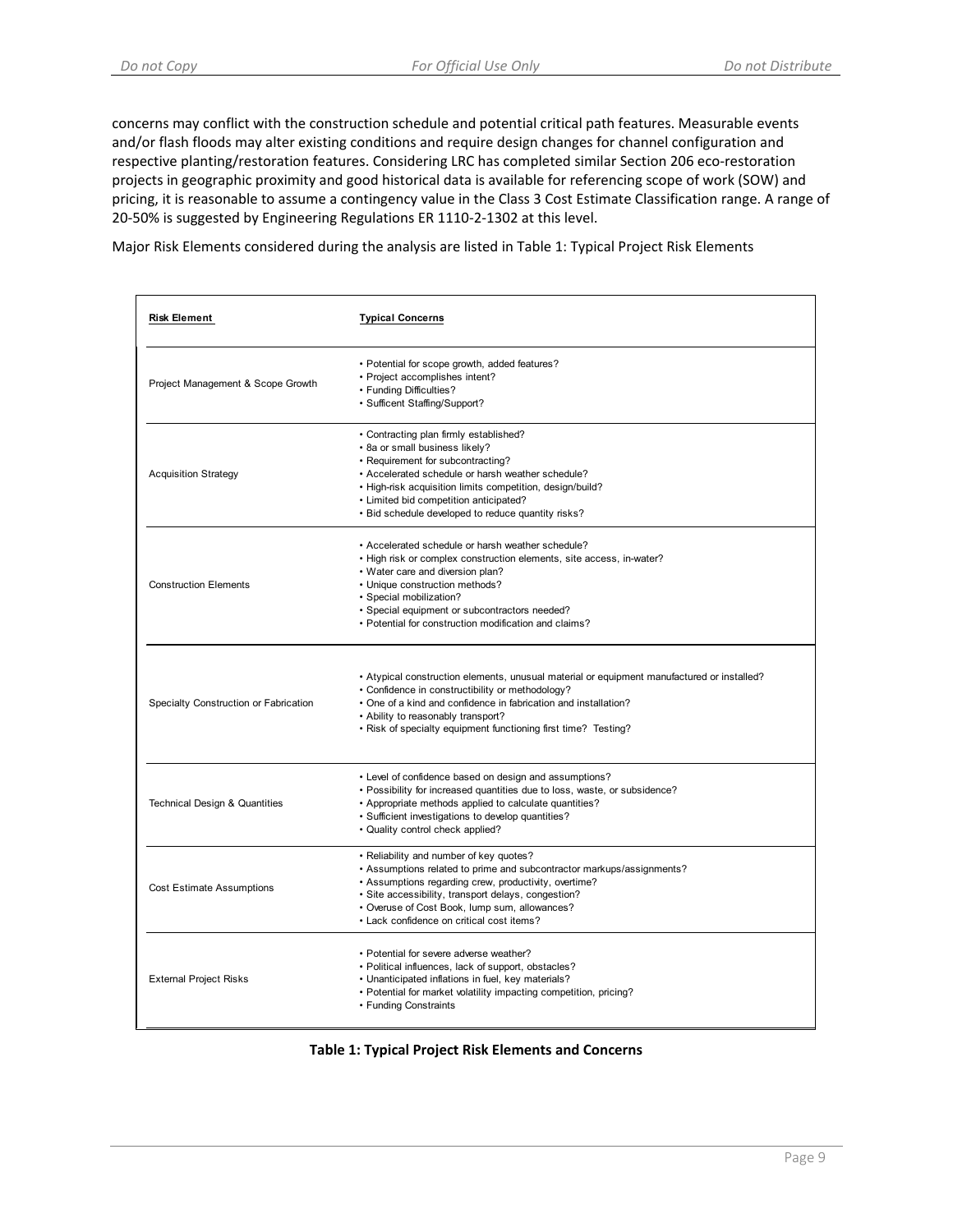A running total project weighted contingency of 26.2% was estimated from the ARA (excluding LERRDS). The total weighted construction contingency estimated at 29.2%. The contingency accounts for potential impacts and the likelihood of occurrence of the Typical Risk Elements Concerns as they pertain to each major feature of work.

# **3.0 Lands and Damages (CW‐WBS 01, LERRDS)**

Real Estate costs and contingency were developed and provided by LRC Real Estate.

# **4.0 Planning, Engineering, and Design (CW‐WBS 30)**

Cost for the 30 account (PED) was provided by the LRC Cost Engineering Chief at 12% total construction cost. The percentage is comparable to historical feasibility level projects in the Chicago District and are in the recommended range suggested by the Cost MCX, Walla Walla.

## **5.0 Construction Management (CW‐WBS 31)**

Cost for the 31 account (CM) was provided by the LRC Cost Engineering Chief at 8% of the total construction cost. The percentages are comparable to historical feasibility level projects in the Chicago District and are in the recommended range suggested by the Cost MCX, Walla Walla

## **6.0 Alternative Analysis**

For the Alternatives Analysis, the Cost of Measures comprising each Alternative were developed largely based on historical parametric cost of similarly scoped eco-restoration projects in close geographic proximity. These unit costs were applied to preliminary quantities determined by the PDT and then two distinct analyses, Cost effectiveness and incremental cost analysis (CE/ICA), were conducted to evaluate the effects of alternative plans according to USACE policy.

The Alternative Development and Screening details can be found in the Report Body.

## **7.0 References**

U.S. Army Corps of Engineers, 1993, *Engineering and Design Cost Engineering Policy and General Requirements, Engineering Regulation 1110‐1‐1300,* Department of the Army, Washington D.C., 26 March 1993.

U.S. Army Corps of Engineers, 1999, *Engineering and Design for Civil Works Projects, Engineering Regulation 1110‐2‐1150,* Department of the Army, Washington D.C., 31 August 1999.

U.S. Army Corps of Engineers, 2016, *Civil Works Cost Engineering, Engineering Regulation 1110‐2‐1302,* Department of the Army, Washington D.C., 30 June 2016.

U.S. Army Corps of Engineers, 2020, *Civil Works Construction Cost Index System (CWCCIS), Engineering Manual 1110‐2‐1304,* Department of the Army, Washington D.C., 30 September 2020.

Unified Facilities Criteria, 2011, *Handbook: Construction Cost Estimating,* Unified Facilities Criteria (UFC) 3‐740‐05, Department of Defense, 1 June 2011.

### **8.0 Attachments**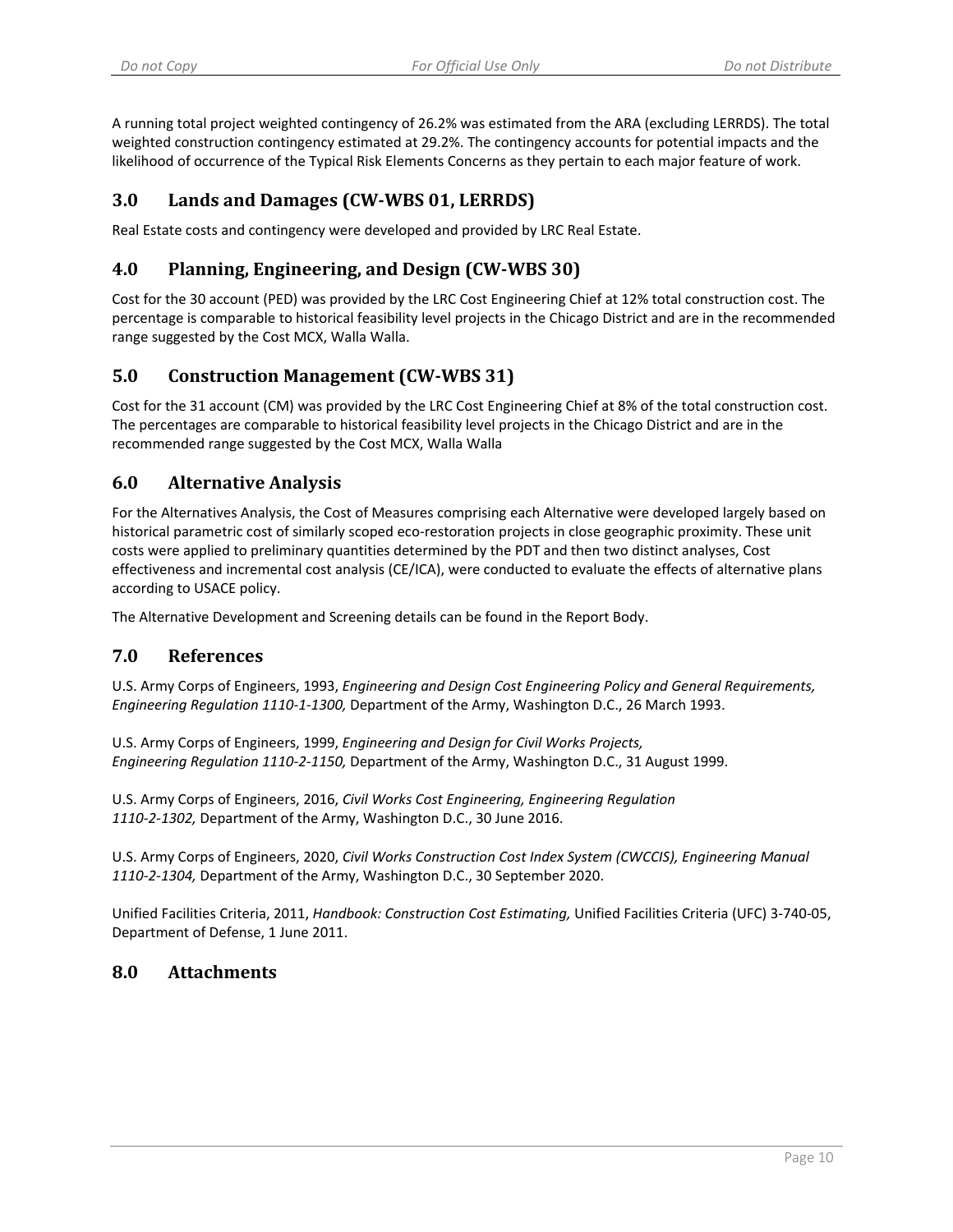# **8.1 Abbreviated Risk Analysis**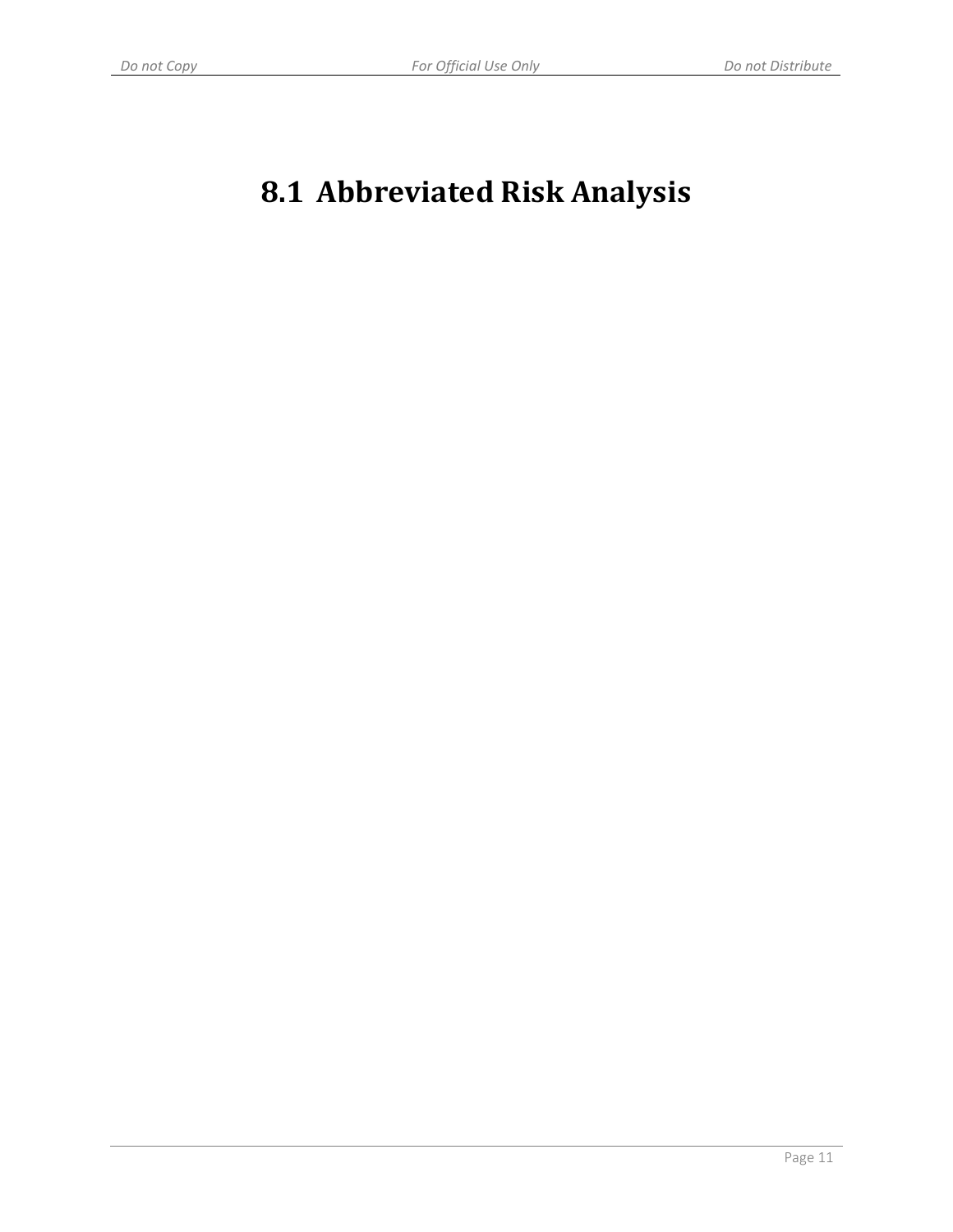Abbreviated Risk Analysis



| <b>Feature of Work</b>                                                              | <b>Concerns</b>                                                                                                                                 | <b>PDT Discussions &amp; Conclusions</b><br>(Include logic & justification for choice of<br><b>Likelihood &amp; Impact)</b>                                                                                                                                                                                                                                                                                                                                                                                                                                                                   | Impact                                                                                                                                                                                                                                                                                                                                                                                                                             | Likelihood      |
|-------------------------------------------------------------------------------------|-------------------------------------------------------------------------------------------------------------------------------------------------|-----------------------------------------------------------------------------------------------------------------------------------------------------------------------------------------------------------------------------------------------------------------------------------------------------------------------------------------------------------------------------------------------------------------------------------------------------------------------------------------------------------------------------------------------------------------------------------------------|------------------------------------------------------------------------------------------------------------------------------------------------------------------------------------------------------------------------------------------------------------------------------------------------------------------------------------------------------------------------------------------------------------------------------------|-----------------|
|                                                                                     |                                                                                                                                                 |                                                                                                                                                                                                                                                                                                                                                                                                                                                                                                                                                                                               | <b>Maximum Project Growth</b>                                                                                                                                                                                                                                                                                                                                                                                                      |                 |
| Mob/Demob, Temp Fac., Maint traffic, Survey                                         | Potential scope growth with preliminary quantity and uncertain subsurface<br>conditions                                                         | Changes are LIKELY for the quantities and will increase as work<br>ensues. Impact considered MODERATE given that these are<br>not major scope items.                                                                                                                                                                                                                                                                                                                                                                                                                                          | <b>Moderate</b>                                                                                                                                                                                                                                                                                                                                                                                                                    | Likely          |
|                                                                                     |                                                                                                                                                 | quantities will increase as work ensues. Tile blowouts may be<br>discovered during constrcution and require filling or regrading as<br>is common with tile abandonment. Impact considered<br>SIGNIFICANT given drain tile has been partially surveyed and<br>dentified but questionable                                                                                                                                                                                                                                                                                                       | <b>Significant</b>                                                                                                                                                                                                                                                                                                                                                                                                                 | Likely          |
| Clearing and Grubbing, Rem pipes/outfalls                                           | Potential scope change (material type & quantity)                                                                                               | construction due to uncertainties with dynamic site features and<br>conditions. The resulting impacts would be MARGINAL                                                                                                                                                                                                                                                                                                                                                                                                                                                                       | <b>Marginal</b>                                                                                                                                                                                                                                                                                                                                                                                                                    | <b>Possible</b> |
| Excavating & Sculpting Channel, Grading Flood<br>Plain, & Gullies                   | The SOW is fairly well defined and channel design is largely conceptual.                                                                        | while excavating and regrading near a historical stream bed.<br>Schedule impacts are possible if further investigation is<br>necessary. Although a phase I Environmental Site Assessment<br>was conducted for the site, excavated material, previously used<br>as fill in the historical canal alignment, may prove to be non-<br>native and contain high concentrations of debris requiring<br>increased CCD disposal fees or possibly special handling and<br>disposal. Additional rill or gully regrading may be required. Cost<br>and schedule impacts are considered MODERATE due to the | <b>Moderate</b>                                                                                                                                                                                                                                                                                                                                                                                                                    | <b>Possible</b> |
| Riffles, Woody jam (instream habitat)                                               | Potential scope growth with more detailed survey and site observation, trees<br>near structures, utilities, and roadways.                       | approximate based on site visit observations. It is POSSIBLE<br>the number of woody invasives >6 IN DBH will vary from current<br>assumtions though may increase or decrease therefore impact<br>considered MARGINAL                                                                                                                                                                                                                                                                                                                                                                          | <b>Marginal</b>                                                                                                                                                                                                                                                                                                                                                                                                                    | <b>Possible</b> |
| Invasive Species Removal, Planting/Seeding,<br>Establishment, & Adaptive Management | Potential scope growth with woody invasive species removal, extensive<br>determination of species and densities will be refined moving forward. | SOW for this feature. Several simililar projects have been<br>completed by LRC successfully in the past with good available<br>historical data. Although it is POSSIBLE scope could change<br>impacts are not expected to be greater than MODERATE due to<br>the current observations and teams experience with similar<br>mients                                                                                                                                                                                                                                                             | <b>Moderate</b>                                                                                                                                                                                                                                                                                                                                                                                                                    | <b>Possible</b> |
| Multiuse trails                                                                     | The SOW is fairly well defined for the trail.                                                                                                   | due to identification of actual subsurface utilities. The boundary<br>survey may present new conflicts between neigboring<br>landowners. Both conditions could lead to MODERATE schedule<br>and cost increases                                                                                                                                                                                                                                                                                                                                                                                | <b>Moderate</b>                                                                                                                                                                                                                                                                                                                                                                                                                    | <b>Possible</b> |
|                                                                                     | <b>Project Management &amp; Scope Growth</b>                                                                                                    | Drain Tile Removal/Abandonment & In-Line Valves Potential scope growth with uncertain subsurface conditions.                                                                                                                                                                                                                                                                                                                                                                                                                                                                                  | Historical field tile may not be apparent and it is LIKELY the<br>It is POSSIBLE the quantities may increase from design to<br><u>considering minor scope changes</u><br>it19 POSSIBLE triat archeological remants may be uneartned<br>A comprehensive tree survey has not been conducted. SOW is<br>Planning is confident with the planting/seeding/establishment<br>It is POSSIBLE that SOW will increase as construction ensues |                 |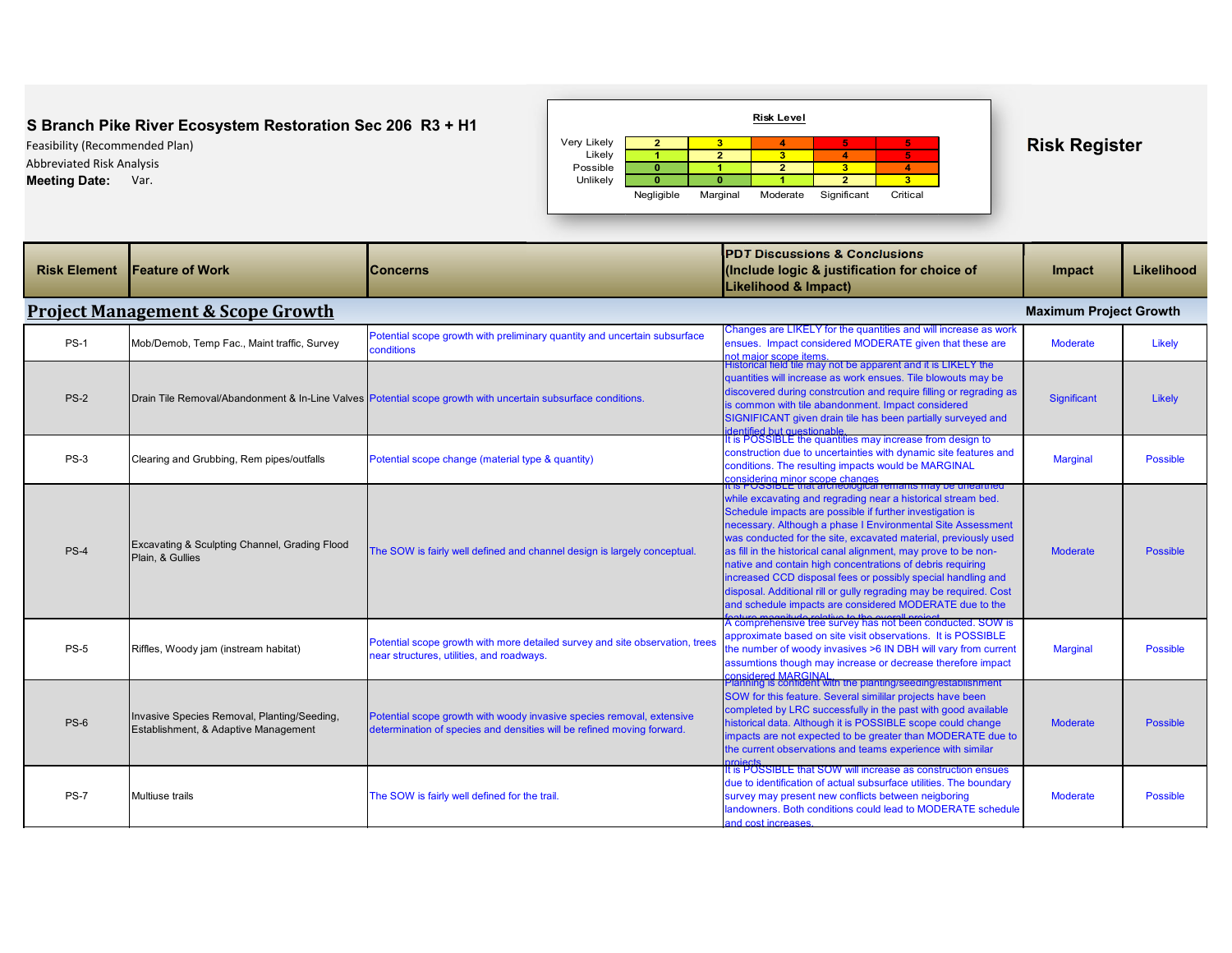Abbreviated Risk Analysis



| <b>Risk Element</b>         | <b>Feature of Work</b>                                                              | <b>Concerns</b>                                                                                                                                 | <b>PDT Discussions &amp; Conclusions</b><br>(Include logic & justification for choice of<br>Likelihood & Impact)                                                                                                                                                                                                                               | Impact                        | Likelihood      |
|-----------------------------|-------------------------------------------------------------------------------------|-------------------------------------------------------------------------------------------------------------------------------------------------|------------------------------------------------------------------------------------------------------------------------------------------------------------------------------------------------------------------------------------------------------------------------------------------------------------------------------------------------|-------------------------------|-----------------|
| <b>PS-8</b>                 | Planning, Engineering, & Design                                                     | Potential scope growth during design, Amendments, and construction<br>Modifications increasing estimated PDT involvement.                       | It is POSSIBLE the SOW will change moving forward due to<br>potential utility, HTRW, cultural, real estate conflicts requiring<br>more specialized PDT member involvement moving forward and<br>therefore could MARGINALY impact PED & EDDC scheduling<br>and cost                                                                             | <b>Marginal</b>               | <b>Possible</b> |
| $PS-9$                      | <b>Construction Management</b>                                                      | Potential scope growth increase QA                                                                                                              | POSSIBLE scheduling impacts though considering the overall<br>expected construction involvement and overall performance<br>period the impacts should be MARGINAL                                                                                                                                                                               | <b>Marginal</b>               | <b>Possible</b> |
| <b>Acquisition Strategy</b> |                                                                                     |                                                                                                                                                 |                                                                                                                                                                                                                                                                                                                                                | <b>Maximum Project Growth</b> |                 |
| $AS-1$                      | Mob/Demob, Temp Fac., Maint traffic, Survey                                         | Assumes fully open/competitive acquisition. Selective acquisition may<br>increase contractor markups. Unclear regarding RFQ, IFB, Sole sourced? | istorical cost carries some level of subcontracting and related<br>markups, construction vs service contract. Construction contract<br>more costly. RFQ/IFB/SS may drive cost. Mix of construction and<br>service labor assumed. It is POSSIBLE the agcuisition method<br>could become less competitive resulting in a MODERATE cost<br>mnact  | <b>Moderate</b>               | <b>Possible</b> |
| $AS-2$                      | Drain Tile Removal/Abandonment & In-Line Valves                                     | Assumes fully open/competitive acquisition. Selective acquisition may<br>ncrease contractor markups. Unclear regarding RFQ, IFB, Sole sourced?  | istorical cost carries some level of subcontracting and related<br>markups, construction vs service contract. Construction contract<br>more costly. RFQ/IFB/SS may drive cost. Mix of construction and<br>service labor assumed. It is POSSIBLE the agcuisition method<br>could become less competitive resulting in a MODERATE cost<br>mpact. | <b>Moderate</b>               | <b>Possible</b> |
| $AS-3$                      | Clearing and Grubbing, Rem pipes/outfalls                                           | Assumes fully open/competitive acquisition. Selective acquisition may<br>increase contractor markups. Unclear regarding RFQ, IFB, Sole sourced? | istorical cost carries some level of subcontracting and related<br>markups, construction vs service contract. Construction contract<br>more costly. RFQ/IFB/SS may drive cost. Mix of construction and<br>service labor assumed. It is POSSIBLE the aqcuisition method<br>could become less competitive resulting in a MODERATE cost<br>mnact  | <b>Moderate</b>               | <b>Possible</b> |
| $AS-4$                      | Excavating & Sculpting Channel, Grading Flood<br>Plain, & Gullies                   | Assumes fully open/competitive acquisition. Selective acquisition may<br>increase contractor markups. Unclear regarding RFQ, IFB, Sole sourced? | nistorical cost carries some level of subcontracting and related<br>markups, construction vs service contract. Construction contract<br>more costly. RFQ/IFB/SS may drive cost. Mix of construction and<br>service labor assumed. It is POSSIBLE the agcuisition method<br>could become less competitive resulting in a MODERATE cost<br>mnact | <b>Moderate</b>               | <b>Possible</b> |
| $AS-5$                      | Riffles, Woody jam (instream habitat)                                               | Assumes fully open/competitive acquisition. Selective acquisition may<br>increase contractor markups. Unclear regarding RFQ, IFB, Sole sourced? | istorical cost carries some level of subcontracting and related<br>markups, construction vs service contract. Construction contract<br>more costly. RFQ/IFB/SS may drive cost. Mix of construction and<br>service labor assumed. It is POSSIBLE the aqcuisition method<br>could become less competitive resulting in a MODERATE cost<br>mnact  | <b>Moderate</b>               | <b>Possible</b> |
| $AS-6$                      | Invasive Species Removal, Planting/Seeding,<br>Establishment, & Adaptive Management | Assumes fully open/competitive acquisition. Selective acquisition may<br>increase contractor markups. Unclear regarding RFQ, IFB, Sole sourced? | istorical cost carries some level of subcontracting and related<br>markups, construction vs service contract. Construction contract<br>more costly. RFQ/IFB/SS may drive cost. Mix of construction and<br>service labor assumed. It is POSSIBLE the agcuisition method<br>could become less competitive resulting in a MODERATE cost<br>mnact  | <b>Moderate</b>               | <b>Possible</b> |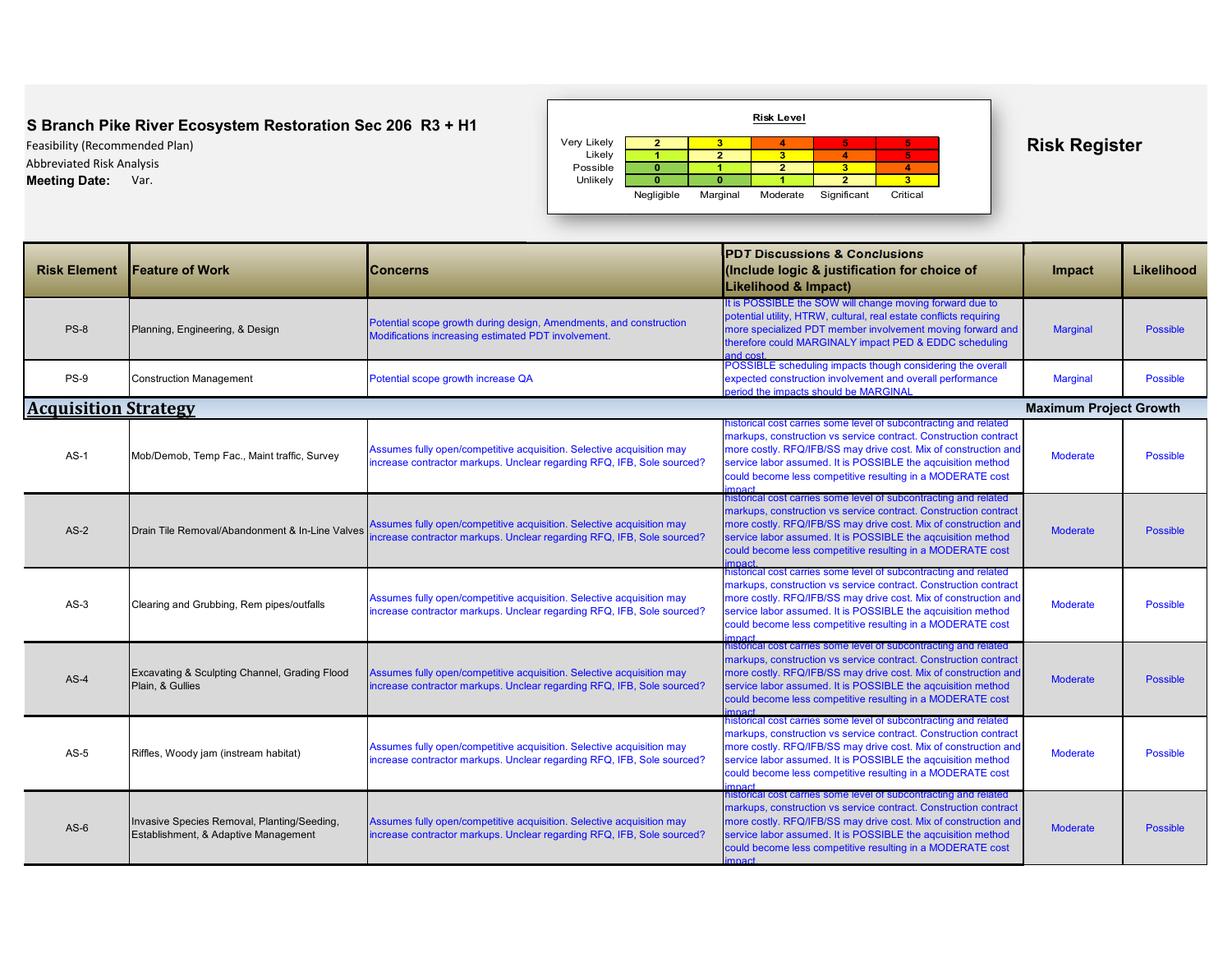Abbreviated Risk Analysis



| <b>Risk Element</b>          | <b>Feature of Work</b>                                                                                                                                                                                                                                                                                            | <b>Concerns</b>                                                                                                                                                                                                                                                                                                | <b>Impact</b>                                                                                                                                                                                                                                                                                                                                                                                                                                                                                                                                                    | Likelihood                    |                 |
|------------------------------|-------------------------------------------------------------------------------------------------------------------------------------------------------------------------------------------------------------------------------------------------------------------------------------------------------------------|----------------------------------------------------------------------------------------------------------------------------------------------------------------------------------------------------------------------------------------------------------------------------------------------------------------|------------------------------------------------------------------------------------------------------------------------------------------------------------------------------------------------------------------------------------------------------------------------------------------------------------------------------------------------------------------------------------------------------------------------------------------------------------------------------------------------------------------------------------------------------------------|-------------------------------|-----------------|
| $AS-7$                       | Multiuse trails                                                                                                                                                                                                                                                                                                   | Assumes fully open/competitive acquisition. Selective acquisition may<br>increase contractor markups. Unclear regarding RFQ, IFB, Sole sourced?                                                                                                                                                                | historical cost carries some level of subcontracting and related<br>markups, construction vs service contract. Construction contract<br>more costly. RFQ/IFB/SS may drive cost. Mix of construction and<br>service labor assumed. It is POSSIBLE the agcuisition method<br>could become less competitive resulting in a MODERATE cost<br>nnact                                                                                                                                                                                                                   |                               | <b>Possible</b> |
| $AS-8$                       | Planning, Engineering, & Design                                                                                                                                                                                                                                                                                   | <b>NA</b>                                                                                                                                                                                                                                                                                                      | <b>NA</b>                                                                                                                                                                                                                                                                                                                                                                                                                                                                                                                                                        | Negligible                    | <b>Unlikely</b> |
| $AS-9$                       | <b>Construction Management</b>                                                                                                                                                                                                                                                                                    | <b>NA</b>                                                                                                                                                                                                                                                                                                      | <b>NA</b>                                                                                                                                                                                                                                                                                                                                                                                                                                                                                                                                                        | <b>Negligible</b>             | <b>Unlikely</b> |
| <b>Construction Elements</b> |                                                                                                                                                                                                                                                                                                                   |                                                                                                                                                                                                                                                                                                                |                                                                                                                                                                                                                                                                                                                                                                                                                                                                                                                                                                  | <b>Maximum Project Growth</b> |                 |
| $CE-1$                       | Mob/Demob, Temp Fac., Maint traffic, Survey                                                                                                                                                                                                                                                                       | Potential for modifications with uncertain quantities and subsurface<br>conditions                                                                                                                                                                                                                             | Unidentified items may exist in and it is LIKELY the quantities will<br>increase as work ensues. Impact is considered MODERATE<br>given the SOW has been fairly well identified                                                                                                                                                                                                                                                                                                                                                                                  | <b>Moderate</b>               | Likely          |
| $CE-2$                       |                                                                                                                                                                                                                                                                                                                   | Drain Tile Removal/Abandonment & In-Line Valves Potential for modifications with uncertain quantities                                                                                                                                                                                                          | Unidentified field tile may exist in the ag fields and it is LIKELY<br>the quantities will increase as work ensues or additional mutual<br>drains will be discovered. Impact is considered MODERATE<br>aiven drain tile has been surveved and identified.                                                                                                                                                                                                                                                                                                        | <b>Moderate</b>               | Likely          |
| $CE-3$                       | Clearing and Grubbing, Rem pipes/outfalls                                                                                                                                                                                                                                                                         | Site conditions may differ from design requiring field changes                                                                                                                                                                                                                                                 | It is POSSIBLE the quantities may increase for instream<br>structures from design to construction due to uncertainties with<br>dynamic bed and embankment conditions at the time of<br>construction. Impacts considered MARGINAL due to potential<br>minor material increase relative to the overall design.<br><u>t is POSSibLE that archeological remnants may be unearthed</u>                                                                                                                                                                                | <b>Marginal</b>               | <b>Possible</b> |
| $CE-4$                       | Excavating & Sculpting Channel, Grading Flood<br>Plain, & Gullies                                                                                                                                                                                                                                                 | The current channel design is largely conceptual with typical sections though<br>not well defined or comprehensively modeled. Soil types and subsurface<br>conditions unknown. Bank stability could be an issue during construction.<br>Gullies/rills may not be currently identified due to thick vegetation. | while excavating and regrading near a historical stream bed.<br>Although no archeological or historic properties have been<br>identified within the study area. Schedule impacts are POSSIBLE<br>If further investigation is necessary. Although the overall<br>environmental risks appear to be low, based on the<br>documentation reviewed, and there are no indications of a<br>release or specific issue, there are NO soil or sediment chemical<br>analyses. Cost and schedule impacts are considered<br>MODERATE due to the overall channel excavation and | <b>Moderate</b>               | <b>Possible</b> |
| $CE-5$                       | Riffles, Woody jam (instream habitat)                                                                                                                                                                                                                                                                             | Potential increase in quantities                                                                                                                                                                                                                                                                               | It is POSSIBLE the quantities will increase from current<br>assumptions. Cost and schedule impacts could be MODERATE.                                                                                                                                                                                                                                                                                                                                                                                                                                            | <b>Moderate</b>               | <b>Possible</b> |
| $CE-6$                       | Potential for more extensive invasive species removal. Densities and species contractors will walk the site and generalize invasives for<br>Invasive Species Removal, Planting/Seeding,<br>Establishment, & Adaptive Management<br>identified during construction may increase activities.<br>post and scheduling |                                                                                                                                                                                                                                                                                                                | Planning is confident with planting/seeding/establishment SOW<br>for this feature. Several simililar projects completed by LRC<br>successfully in the past with good historical data. Typically the<br>removal. It is still POSSIBLE invasives will be under<br>characterized in the plans & specs leading to a change in site<br>conditions during actual construction with MARGINAL impacts to                                                                                                                                                                 | <b>Marginal</b>               | <b>Possible</b> |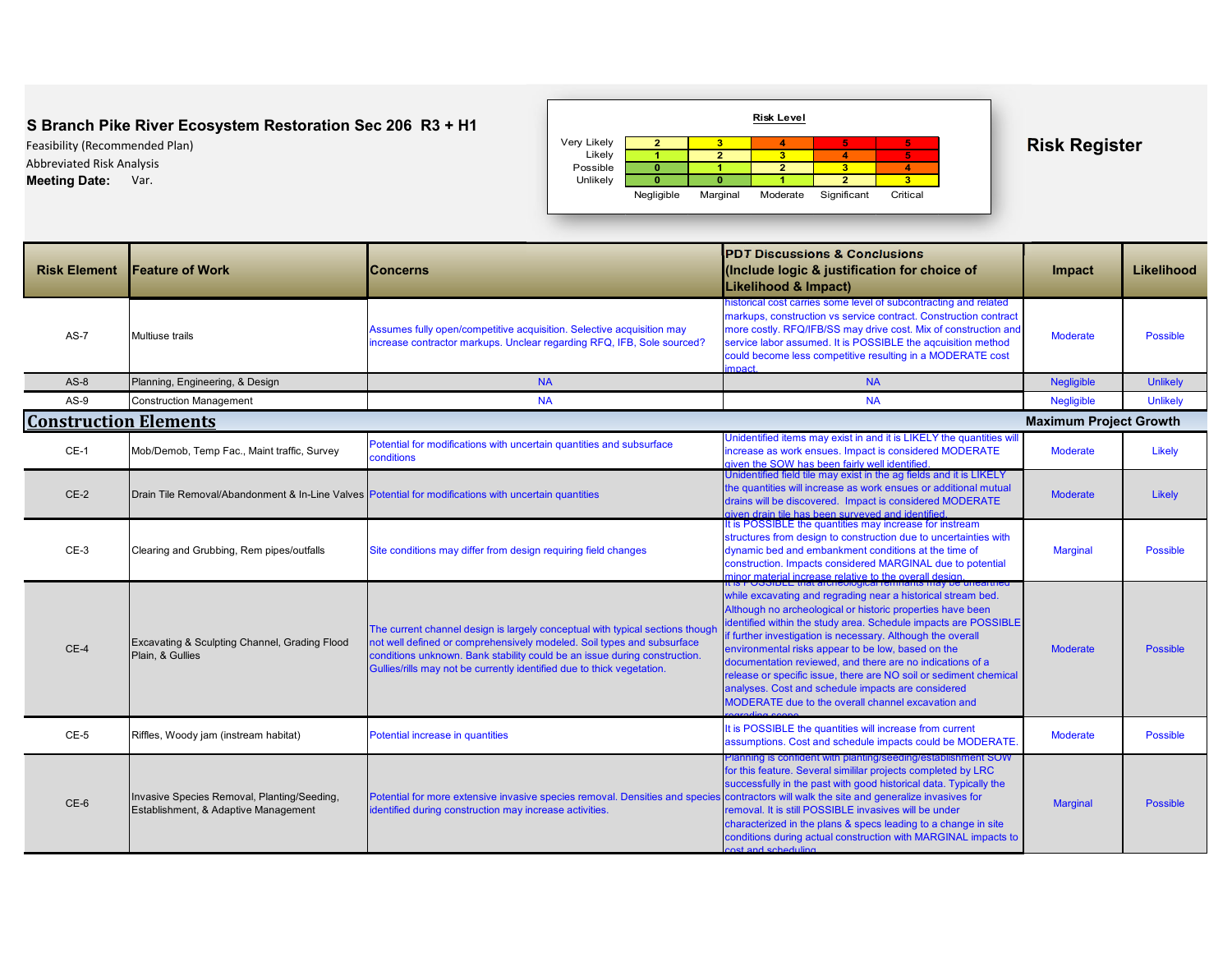Abbreviated Risk Analysis



| <b>Risk Element</b> | <b>Feature of Work</b>                                                              | <b>PDT Discussions &amp; Conclusions</b><br>(Include logic & justification for choice of<br><b>Concerns</b><br>Likelihood & Impact)                                                  |                                                                                                                                                                                                                                                                                                                                                                                                              | Impact                        | Likelihood      |
|---------------------|-------------------------------------------------------------------------------------|--------------------------------------------------------------------------------------------------------------------------------------------------------------------------------------|--------------------------------------------------------------------------------------------------------------------------------------------------------------------------------------------------------------------------------------------------------------------------------------------------------------------------------------------------------------------------------------------------------------|-------------------------------|-----------------|
| CE-7                | Multiuse trails                                                                     | Potential scope growth, Amendments, EDDC, Modifications                                                                                                                              | Modifications are POSSIBLE and may be necessary to address<br>utility or boundary conflicts as further identified during<br>construction. Impacts to schedule coordinating with utility<br>members and reconciling neighboring land owner disputes could<br>be noticable though given the total project area and relative cost<br>magnifude the impacts are considered MARGINAL                              | <b>Marginal</b>               | <b>Possible</b> |
| $CE-8$              | Planning, Engineering, & Design                                                     | Potential scope growth, Amendments, EDDC, Modifications                                                                                                                              | It is LIKELY a project site of this size will not be completely<br>investigated before design is finalized and project solicited.<br>Storm events during construction may reveal drainage and<br>erosion issues and require design alterations. H&H has not<br>conducted comprehensive analysis. Considering PED has<br>experienced most issues in the past the impacts are considered<br><b>NEGLIGIRI E</b> | <b>Negligible</b>             | Likely          |
| $CE-9$              | <b>Construction Management</b>                                                      | Differing site conditions lead to modifications and potential schedule conflicts<br>Potential scope growth increase QA                                                               | Scheduling impacts are POSSIBLE though considered<br>MARGINAL due to the overall performance period expected for<br>ecorestoration projects.                                                                                                                                                                                                                                                                 | <b>Marginal</b>               | <b>Possible</b> |
|                     | <b>Technical Design &amp; Quantities</b>                                            |                                                                                                                                                                                      |                                                                                                                                                                                                                                                                                                                                                                                                              | <b>Maximum Project Growth</b> |                 |
| $T-1$               | Mob/Demob, Temp Fac., Maint traffic, Survey                                         | Rough quantities and conceptual design                                                                                                                                               | Quantities are ROM and conceptual level of design, LIKELY<br>increase during PED with potentially MODERATE scope and<br>cost impacts considering the magnitude of tile and valves<br>accounted for.                                                                                                                                                                                                          | <b>Moderate</b>               | Likely          |
| $T-2$               | Drain Tile Removal/Abandonment & In-Line Valves                                     | Broad based cost engineering quantity assumptions may understate actual<br>quantities onsite.                                                                                        | Quantities are ROM and conceptual level of design, LIKELY<br>increase during PED with potentially MODERATE scope and<br>cost impacts considering the magnitude of tile and valves<br>accounted for.                                                                                                                                                                                                          | <b>Moderate</b>               | Likely          |
| $T-3$               | Clearing and Grubbing, Rem pipes/outfalls                                           | Conceptual level design of in-stream features & quanities                                                                                                                            | Quantities are rough order of magnitude (ROM), it is POSSIBLE<br>they will increase and/or the design slightly change during PED<br>with MARGINAL impacts anticipated relative to the overall<br>project scope                                                                                                                                                                                               | <b>Marginal</b>               | <b>Possible</b> |
| $T-4$               | Excavating & Sculpting Channel, Grading Flood<br>Plain, & Gullies                   | Channel design is generalized, potential qty changes, uncertain subsurface<br>conditions, potential non-native fill, extensive channel survey data may alter<br>current assumptions. | Current quantities are ROM and overall channel and flood plain<br>design conceptual. It is LIKELY that technical design changes<br>will MODERATLY drive quantities and therefore cost.                                                                                                                                                                                                                       | <b>Moderate</b>               | Likely          |
| $T-5$               | Riffles, Woody jam (instream habitat)                                               | Rough quantities from preliminary field observation data                                                                                                                             | Quantities are ROM and it's POSSIBLE they may change<br>moving forward. Cost impacts are considered MARGINAL                                                                                                                                                                                                                                                                                                 | <b>Marginal</b>               | <b>Possible</b> |
| $T-6$               | Invasive Species Removal, Planting/Seeding,<br>Establishment, & Adaptive Management | Rough quantities from preliminary field observation data                                                                                                                             | It is POSSIBLE the SOW will differ during PED though inpacts<br>are considered MODERATE considering the PDT knowledge<br>base and experience on similar projects                                                                                                                                                                                                                                             | <b>Moderate</b>               | <b>Possible</b> |
| $T-7$               | Multiuse trails                                                                     | Potentially unknown project features (utilties), boundary conflicts, and<br>subsurface conditions at this stage                                                                      | Potential modifications and increased gty and design due to<br>findings are POSSIBLE resulting in MARGINAL scope, design,<br>and cost impacts.                                                                                                                                                                                                                                                               | <b>Marginal</b>               | <b>Possible</b> |
| $T-8$               | Planning, Engineering, & Design                                                     | conceptual design                                                                                                                                                                    | Potential modifications and increased qty and design due to<br>findings are POSSIBLE resulting in MARGINAL PED impacts                                                                                                                                                                                                                                                                                       | <b>Marginal</b>               | <b>Possible</b> |
| $T-9$               | <b>Construction Management</b>                                                      | conceptual design                                                                                                                                                                    | Potential modifications and increased qty and design due to<br>findings are POSSIBLE resulting in MARGINAL CM impacts.                                                                                                                                                                                                                                                                                       | <b>Marginal</b>               | <b>Possible</b> |
|                     |                                                                                     |                                                                                                                                                                                      |                                                                                                                                                                                                                                                                                                                                                                                                              |                               |                 |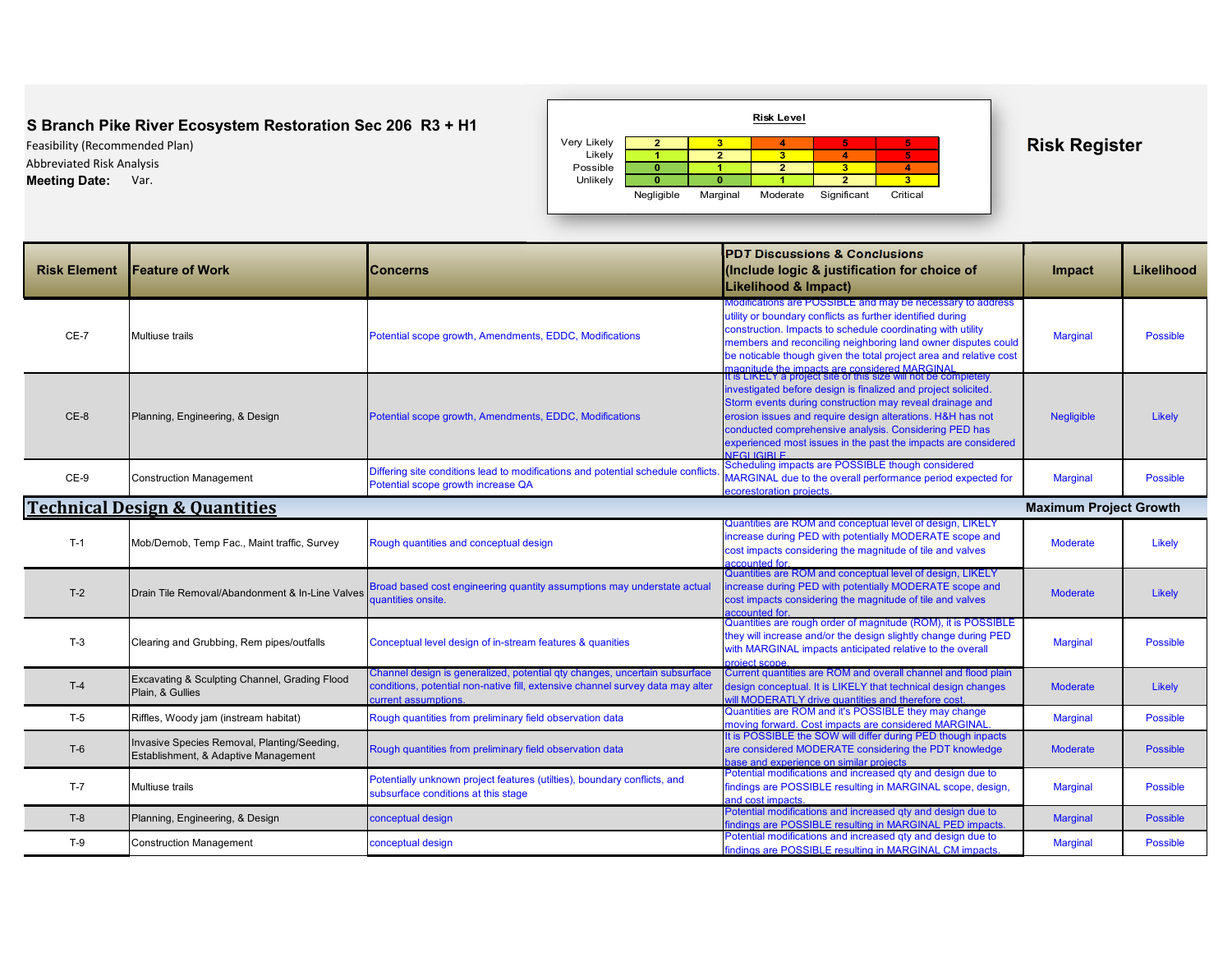Abbreviated Risk Analysis



| <b>Risk Element</b> | <b>Feature of Work</b>                                                              | <b>PDT Discussions &amp; Conclusions</b><br>(Include logic & justification for choice of<br><b>Concerns</b><br>Likelihood & Impact)                                                                                                                                                                                                                                                                                             |                                                                                                                                                                                                                                                                                                                                                                                                                                                                                                                               | Impact                        | <b>Likelihood</b> |
|---------------------|-------------------------------------------------------------------------------------|---------------------------------------------------------------------------------------------------------------------------------------------------------------------------------------------------------------------------------------------------------------------------------------------------------------------------------------------------------------------------------------------------------------------------------|-------------------------------------------------------------------------------------------------------------------------------------------------------------------------------------------------------------------------------------------------------------------------------------------------------------------------------------------------------------------------------------------------------------------------------------------------------------------------------------------------------------------------------|-------------------------------|-------------------|
|                     | <b>Cost Estimate Assumptions</b>                                                    |                                                                                                                                                                                                                                                                                                                                                                                                                                 |                                                                                                                                                                                                                                                                                                                                                                                                                                                                                                                               | <b>Maximum Project Growth</b> |                   |
| EST-1               | Mob/Demob, Temp Fac., Maint traffic, Survey                                         | Material Costs, fuel pricing, cost of money, labor rates, contracting level<br>(Prime or Sub), construction Means/Methods assumptions, and productivity<br>rates                                                                                                                                                                                                                                                                | Materials, fuel, cost of money, and labor rates are LIKELY to<br>increase though escalation factors are expected to capture<br>changes therefore impacts considered MARGINAL. Sub-<br>Contracting level assumed for Drain Tile work. Construction<br><b>Jeans/Methods and productivity based on historical work</b>                                                                                                                                                                                                           | <b>Marginal</b>               | Likely            |
| EST-2               | Drain Tile Removal/Abandonment & In-Line Valves                                     | Fuel, cost of money, and labor rates are LIKELY to increase<br>though escalation factors are expected to capture changes<br>Fuel pricing, cost of money, labor rates, contracting level (Prime or Sub),<br>therefore impacts considered MARGINAL. Prime-Contracting<br>construction Means/Methods assumptions, and productivity rates<br>level assumed. Construction Means/Methods and productivity<br>ased on historical work. |                                                                                                                                                                                                                                                                                                                                                                                                                                                                                                                               | <b>Marginal</b>               | Likely            |
| EST-3               | Clearing and Grubbing, Rem pipes/outfalls                                           | Material Costs, fuel pricing, cost of money, labor rates, contracting level<br>(Prime or Sub), construction Means/Methods assumptions, and productivity<br>rates                                                                                                                                                                                                                                                                | vaterials, fuel, cost of money, and labor rates typically increase<br>in time though escalation factors are expected to capture<br>changes. Prime-Contracting level assumed for instream<br>features, it's POSSIBLE this may end up being sub-contracted.<br>Construction Means/Methods and productivity are based on<br>historical work. It is POSSIBLE dewatering or water diversion<br>may be necessary to complete these features of work, though it<br>is not currently accounted for. Cost impacts could be<br>MODERATE | <b>Moderate</b>               | <b>Possible</b>   |
| EST-4               | Excavating & Sculpting Channel, Grading Flood<br>Plain, & Gullies                   | Fuel pricing, cost of money, labor rates, contracting level (Prime or Sub),<br>construction Means/Methods assumptions, and productivity rates                                                                                                                                                                                                                                                                                   | Fuel, cost of money, and labor rates typically increase in time<br>though escalation factors are expected to capture changes.<br>Prime-Contracting level assumed for earthwork, it's POSSIBLE<br>this may end up being sub-contracted. Construction<br>Means/Methods and productivity are based on historical work. It<br>is UNLIKELY dewatering or water diversion may be necessary to<br>complete these features of work, though it is not currently<br><b>OUDRED for Cost impacts could be SIGNIFICANT</b>                 | Significant                   | <b>Unlikely</b>   |
| EST-5               | Riffles, Woody jam (instream habitat)                                               | Fuel pricing, cost of money, labor rates, contracting level (Prime or Sub),<br>construction Means/Methods assumptions, and productivity rates                                                                                                                                                                                                                                                                                   | Materials, fuel, cost of money, and labor rates typically increase<br>with time though escalation factors are expected to capture<br>these changes. Sub-Contracting level assumed for > 6" DBH<br>tree removal. Construction Means/Methods and productivity<br>based on historical work. It's POSSIBLE the productivity rates<br>hay change MARGINALY impacting cost                                                                                                                                                          | <b>Marginal</b>               | <b>Possible</b>   |
| EST-6               | Invasive Species Removal, Planting/Seeding,<br>Establishment, & Adaptive Management | Material Costs, fuel pricing, cost of money, labor rates, contracting level<br>(Prime or Sub), construction Means/Methods assumptions, and productivity<br>rates                                                                                                                                                                                                                                                                | Materials, fuel, cost of money, and labor rates typically increase<br>with time though escalation factors are expected to capture<br>these changes. Prime-Contracting level assumed for these<br>features. Construction Means/Methods and productivity based<br>on historical work. It's POSSIBLE the productivity rates may<br>change MARGINALY impacting cost                                                                                                                                                               | <b>Marginal</b>               | <b>Possible</b>   |
| EST-7               | Multiuse trails                                                                     | Material Costs, fuel pricing, cost of money, labor rates, contracting level<br>(Prime or Sub), construction Means/Methods assumptions, and productivity<br>rates                                                                                                                                                                                                                                                                | Materials, fuel, cost of money, and labor rates typically increase<br>with time though escalation factors are expected to capture<br>these changes. Construction Means/Methods and productivity<br>based on historical work. It's POSSIBLE the productivity rates<br>nay change MARGINALY impacting cost                                                                                                                                                                                                                      | <b>Marginal</b>               | <b>Possible</b>   |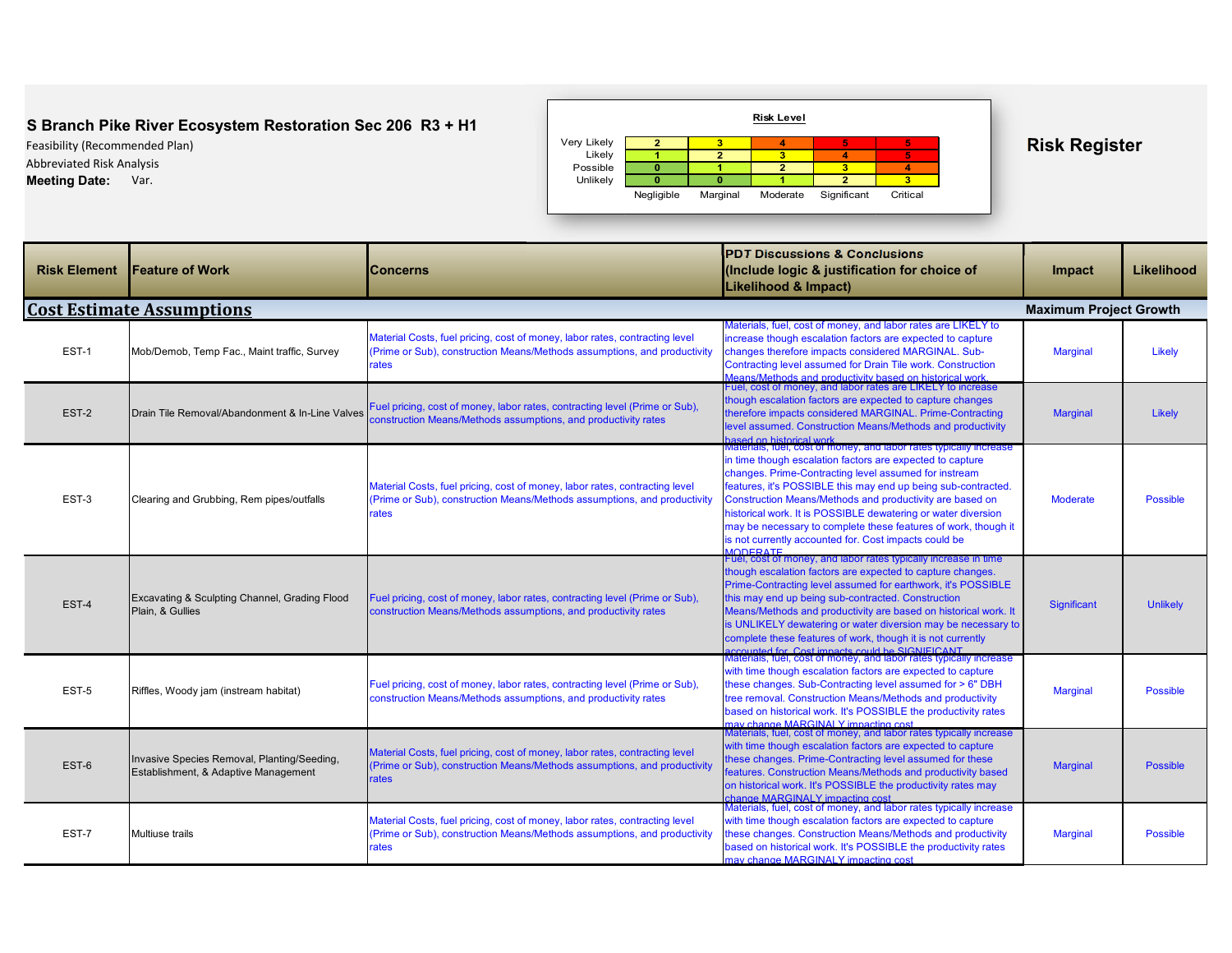Abbreviated Risk Analysis



| <b>Risk Element</b>           | <b>Feature of Work</b>                      | <b>Concerns</b>                                                                                                                                                                                                                                                                                                                                                                                                                        | <b>PDT Discussions &amp; Conclusions</b><br>(Include logic & justification for choice of<br>Likelihood & Impact)                                                                                                                                                                                                                                                                                                                                                                                                                                                            | Impact                        | Likelihood      |
|-------------------------------|---------------------------------------------|----------------------------------------------------------------------------------------------------------------------------------------------------------------------------------------------------------------------------------------------------------------------------------------------------------------------------------------------------------------------------------------------------------------------------------------|-----------------------------------------------------------------------------------------------------------------------------------------------------------------------------------------------------------------------------------------------------------------------------------------------------------------------------------------------------------------------------------------------------------------------------------------------------------------------------------------------------------------------------------------------------------------------------|-------------------------------|-----------------|
| EST-8                         | Planning, Engineering, & Design             | Although PED changes are LIKELY the impacts are considered<br>MARGINAL to PED due to application of a historical % rate. Less<br>Based on historical % of construction cost. Unknown PDT member level of<br>experienced team members may require more labor hours but<br><b>involvement</b><br>typically at a lower rate for new hires.<br>Although modifications and differing submittal assumptions are                              |                                                                                                                                                                                                                                                                                                                                                                                                                                                                                                                                                                             | <b>Marginal</b>               | Likely          |
| EST-9                         | <b>Construction Management</b>              | LIKELY the impacts are considered MARGINAL to construction<br>Based on historical % of construction cost. Unknowns with submittals and<br>management due to the overall anticipated performance period<br>construction modifications.<br>and ongoing field office involvement. The final % of construction<br>is just as LIKELY to decrease as it is to increase considering the<br>% based on a range of LRC historical project types |                                                                                                                                                                                                                                                                                                                                                                                                                                                                                                                                                                             | <b>Marginal</b>               | Likely          |
| <b>External Project Risks</b> |                                             |                                                                                                                                                                                                                                                                                                                                                                                                                                        |                                                                                                                                                                                                                                                                                                                                                                                                                                                                                                                                                                             | <b>Maximum Project Growth</b> |                 |
| $EX-1$                        | Mob/Demob, Temp Fac., Maint traffic, Survey | External interest groups could influence construction means/methods and<br>conflict with the overall project schedule. Weather conditions may impact<br>operations.                                                                                                                                                                                                                                                                    | It is POSSIBLE that political interests, Government agencies<br>(federal, state, municipal), environmental, cultural, and<br>community group involvement could influence construction<br>means/methods and conflict with project schedule. Heavy<br>rain/runnoff could impact construction activities and site access.<br>These features of work are straight forward but external impacts<br>Muld be MODERATE<br>It is POSSIBLE that pointcal interests, Government agencies                                                                                               | <b>Moderate</b>               | <b>Possible</b> |
| $EX-2$                        |                                             | External interest groups could influence construction means/methods and<br>Drain Tile Removal/Abandonment & In-Line Valves conflict with the overall project schedule. Weather conditions may impact<br>operations.                                                                                                                                                                                                                    | (federal, state, municipal), environmental, cultural, and<br>community group involvement could influence construction<br>means/methods related to debris removal and conflict with<br>project schedule, if found to be of cultural significance. The<br>debris/trash characterization is uncertain exposing and<br>unearthing archeological finds could lead to potential<br>MODERATE scheduling/cost impacts from external sources. It is<br>POSSIBLE that heavy rain/runnoff could lead to MODERATE<br>ims?POSSiBCE that pointear interests, Government agencies          | <b>Moderate</b>               | <b>Possible</b> |
| $EX-3$                        | Clearing and Grubbing, Rem pipes/outfalls   | External interest groups could influence construction means/methods and<br>conflict with the overall project schedule. Weather conditions may impact<br>operations. Rain events may hault construction in-stream                                                                                                                                                                                                                       | (federal, state, municipal), environmental, cultural, and<br>community group involvement could influence material, design<br>selection, and construction means/methods and could conflict<br>with project schedule. Heavy rain/runnoff could impact<br>construction activities, considering these are in-stream<br>structures. These features of work are relatively straight forward,<br>respectively low in quantity, and the overall perfomance period<br>enough to allow delayed construction if necessary therefore<br>Montial worst case impacts are assumed MODERATE | <b>Moderate</b>               | <b>Possible</b> |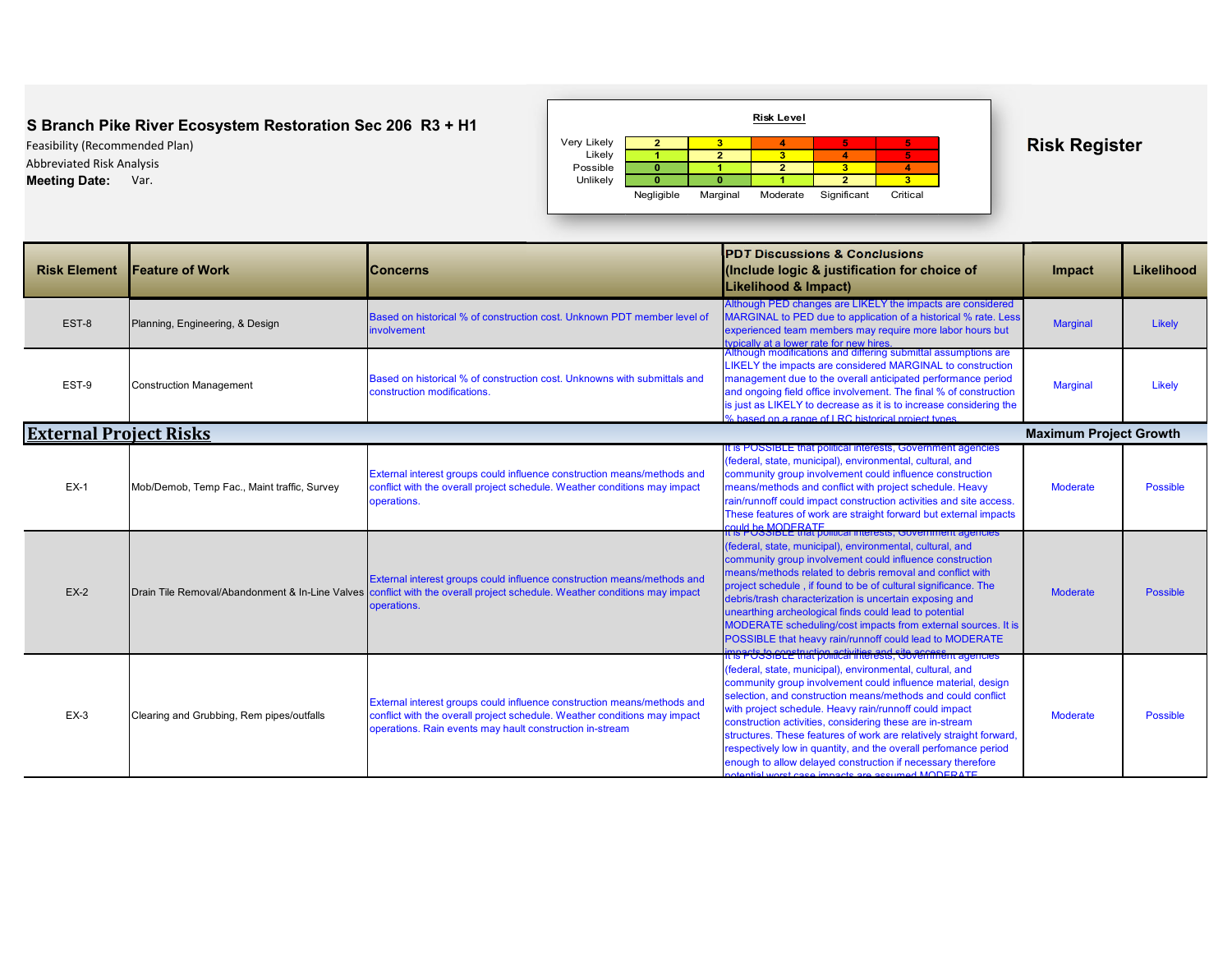Abbreviated Risk Analysis



| <b>Risk Element</b> | <b>Feature of Work</b>                                                              | <b>Concerns</b>                                                                                                                                                                                                                                                                                                                         | <b>PDT Discussions &amp; Conclusions</b><br>(Include logic & justification for choice of<br>Likelihood & Impact)                                                                                                                                                                                                                                                                                                                                                                                                                                                                                                                                                 | <b>Impact</b>   | Likelihood      |
|---------------------|-------------------------------------------------------------------------------------|-----------------------------------------------------------------------------------------------------------------------------------------------------------------------------------------------------------------------------------------------------------------------------------------------------------------------------------------|------------------------------------------------------------------------------------------------------------------------------------------------------------------------------------------------------------------------------------------------------------------------------------------------------------------------------------------------------------------------------------------------------------------------------------------------------------------------------------------------------------------------------------------------------------------------------------------------------------------------------------------------------------------|-----------------|-----------------|
| $EX-4$              | Excavating & Sculpting Channel, Grading Flood<br>Plain, & Gullies                   | External interest groups could influence construction means/methods and<br>conflict with the overall project schedule. Weather conditions may impact<br>operations.                                                                                                                                                                     | it is POSSIBLE that pointcal interests, Government agencies<br>(federal, state, municipal), environmental, cultural, and<br>community group involvement could influence alignment design,<br>channel geometry, and construction means/methods and could<br>conflict with overall scope of work and project schedule. It is<br>POSSIBLE that heavy rain/runnoff could impact construction<br>activities and site access. This is a major construction feature on<br>the critical path requiring adequate construction timing for the<br>establishment and restoration of stream features. These features<br>of work are design critical and weather dependant for | Significant     | <b>Possible</b> |
| $EX-5$              | Riffles, Woody jam (instream habitat)                                               | External interest groups could influence construction means/methods and<br>conflict with the overall project schedule. Weather conditions may impact<br>operations.                                                                                                                                                                     | It is POSSIBLE that political interests, Government agencies<br>(federal, state, municipal), environmental, cultural, and<br>community group involvement could influence construction<br>means/methods and conflict with project schedule. Heavy<br>rain/runnoff could impact construction activities and site access.<br>These features of work are straight forward therefore potential<br>ppacts are assumed MARGINAL                                                                                                                                                                                                                                         | <b>Marginal</b> | <b>Possible</b> |
| $EX-6$              | Invasive Species Removal, Planting/Seeding,<br>Establishment, & Adaptive Management | External interest groups could influence construction means/methods and<br>conflict with the overall project schedule. Weather conditions may impact<br>operations.                                                                                                                                                                     | External influences and private property owners near project<br>may predicate design and impact operations. Heavy rain/runnoff<br>could impact construction activities and site access. Windy days<br>or extensive dry conditions may halt burn days. POSSIBLE<br>scheduling conflicts with burns and spraying herbicide near<br>residents though impacts considered MARGINAL due to the<br>werall nerformance neriod anticinated                                                                                                                                                                                                                                | <b>Marginal</b> | <b>Possible</b> |
| <b>EX-7</b>         | Multiuse trails                                                                     | External interest groups could influence construction means/methods and<br>conflict with the overall project schedule. Weather conditions may impact<br>operations.                                                                                                                                                                     | It is POSSIBLE that political interests, Government agencies<br>(federal, state, municipal), environmental, cultural, and<br>community group involvement could influence construction<br>means/methods and conflict with project schedule. Heavy<br>rain/runnoff could impact construction activities and site access.<br>These features of work are straight forward therefore potential<br>nnacts are assumed MODERATE                                                                                                                                                                                                                                         | <b>Moderate</b> | <b>Possible</b> |
| $EX-8$              | Planning, Engineering, & Design                                                     | Political interests, Government agencies (federal, state, municipal),<br>environmental, cultural, and community groups involvement could influence<br>design and conflict with project schedule. Excessive storm events could alter<br>the existing site conditions and impact the design and specifications.                           | It is POSSIBLE that political interests, Government agencies<br>(federal, state, municipal), environmental, cultural, and<br>community group involvement could influence design<br>means/methods and conflict with project schedule. Heavy<br>rain/runnoff could impact final design. Potential impacts to PED<br>ould be MODERATE considering the level of PDT involvement                                                                                                                                                                                                                                                                                      | <b>Moderate</b> | <b>Possible</b> |
| <b>EX-9</b>         | <b>Construction Management</b>                                                      | Political interests, Government agencies (federal, state, municipal),<br>environmental, cultural, and community groups involvement could influence<br>construction operations and conflict with the overall project schedule.<br>Excessive storm events could alter the existing site conditions and impact<br>construction activities. | It is POSSIBLE that political interests, Government agencies<br>(federal, state, municipal), environmental, cultural, and<br>community group involvement could influence construction<br>means/methods and conflict with the construction schedule.<br>Heavy rain/runnoff could impact construction activities and site<br>access. Construction management will span the overall<br>performance period therefore potential impacts are assumed<br><b>IANDOINAL</b>                                                                                                                                                                                               | <b>Marginal</b> | <b>Possible</b> |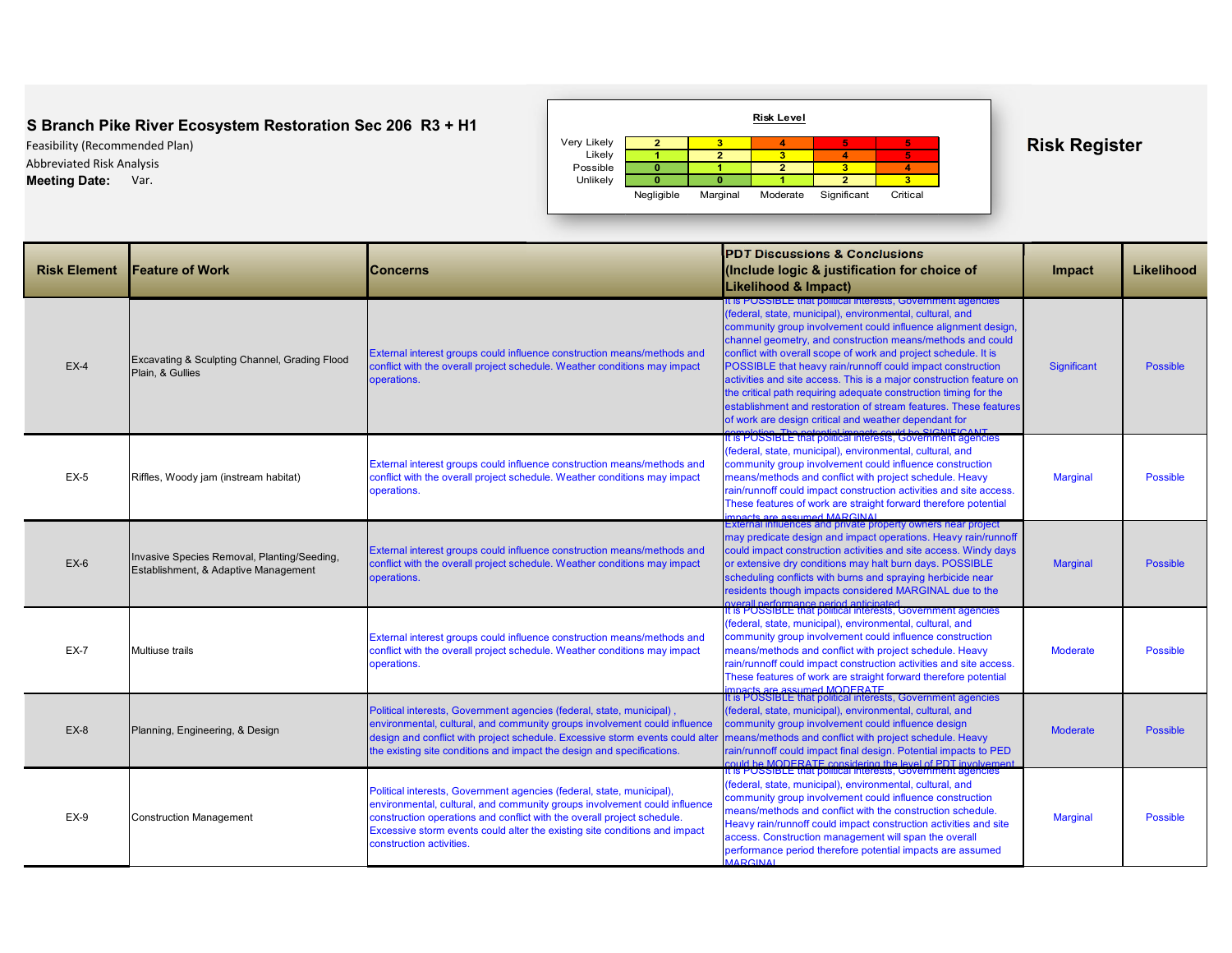Feasibilit y (Recommended Plan)

Abbreviated Risk Analysis **Risk Evaluation**

| <b>WBS</b>                                          | <b>Potential Risk Areas</b>                                                                    | <b>Project</b><br><b>Management &amp;</b><br><b>Scope Growth</b> | <b>Acquisition</b><br><b>Strategy</b> | <b>Construction</b><br><b>Elements</b> | <b>Technical</b><br>Design &<br><b>Quantities</b> | <b>Cost Estimate</b><br><b>Assumptions</b> | <b>External Project</b><br><b>Risks</b> |
|-----------------------------------------------------|------------------------------------------------------------------------------------------------|------------------------------------------------------------------|---------------------------------------|----------------------------------------|---------------------------------------------------|--------------------------------------------|-----------------------------------------|
| 01 LANDS AND DAMAGES                                | <b>Real Estate</b>                                                                             |                                                                  |                                       |                                        |                                                   |                                            |                                         |
| 06 03 WILDLIFE FACILITIES<br><b>AND SANCTUARIES</b> | Mob/Demob, Temp Fac., Maint traffic,<br><b>Survey</b>                                          | $\overline{\mathbf{3}}$                                          | $\mathbf{2}$                          | $\overline{3}$                         | $\overline{\mathbf{3}}$                           | $\overline{2}$                             | 2 <sup>1</sup>                          |
| 06 03 WILDLIFE FACILITIES<br><b>AND SANCTUARIES</b> | Drain Tile Removal/Abandonment & In-<br><b>Line Valves</b>                                     | 4                                                                | $\mathbf{2}$                          | $\overline{3}$                         | $\overline{\mathbf{3}}$                           | $\overline{2}$                             | $\overline{2}$                          |
| 06 03 WILDLIFE FACILITIES AND<br><b>SANCTUARIES</b> | Clearing and Grubbing, Rem pipes/outfalls                                                      | 1                                                                | $\mathbf{2}$                          | 1                                      | 1                                                 | $\overline{2}$                             | $\overline{2}$                          |
| 06 03 WILDLIFE FACILITIES AND<br><b>SANCTUARIES</b> | <b>Excavating &amp; Sculpting Channel, Grading</b><br>Flood Plain, & Gullies                   | $\overline{2}$                                                   | $\overline{2}$                        | $\mathbf{2}$                           | $\overline{\mathbf{3}}$                           | $\overline{2}$                             | 3                                       |
| 06 03 WILDLIFE FACILITIES AND<br><b>SANCTUARIES</b> | Riffles, Woody jam (instream habitat)                                                          | 1                                                                | $\mathbf{2}$                          | $\mathbf{2}$                           | 1                                                 | 1                                          |                                         |
| 06 03 WILDLIFE FACILITIES AND<br><b>SANCTUARIES</b> | Invasive Species Removal, Planting/Seeding,<br><b>Establishment, &amp; Adaptive Management</b> | $\overline{2}$                                                   | $\overline{2}$                        |                                        | 2                                                 |                                            |                                         |
| <b>14 MULTIUSE TRAILS</b>                           | <b>Multiuse trails</b>                                                                         | $\mathbf{2}$                                                     | $\mathbf{2}$                          | 4                                      | 1                                                 | 1                                          | $\mathbf{2}$                            |
| 30 PLANNING, ENGINEERING, AND<br><b>DESIGN</b>      | Planning, Engineering, & Design                                                                | 1                                                                | $\bf{0}$                              | 4                                      | 1                                                 | $\overline{2}$                             | $\overline{2}$                          |
| <b>31 CONSTRUCTION MANAGEMENT</b>                   | <b>Construction Management</b>                                                                 |                                                                  | $\bf{0}$                              |                                        |                                                   | $\overline{2}$                             |                                         |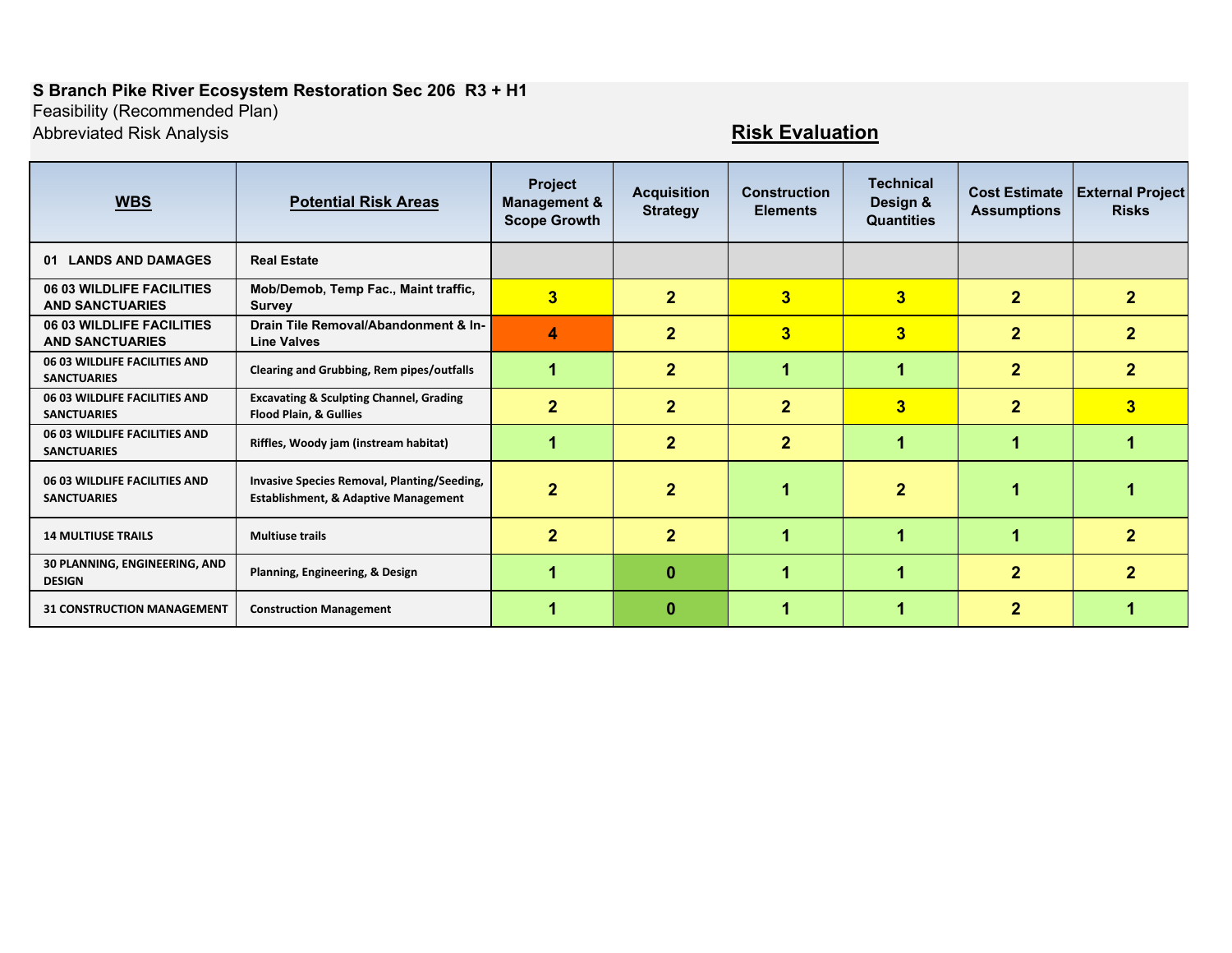# **8.2 MCACES Estimate**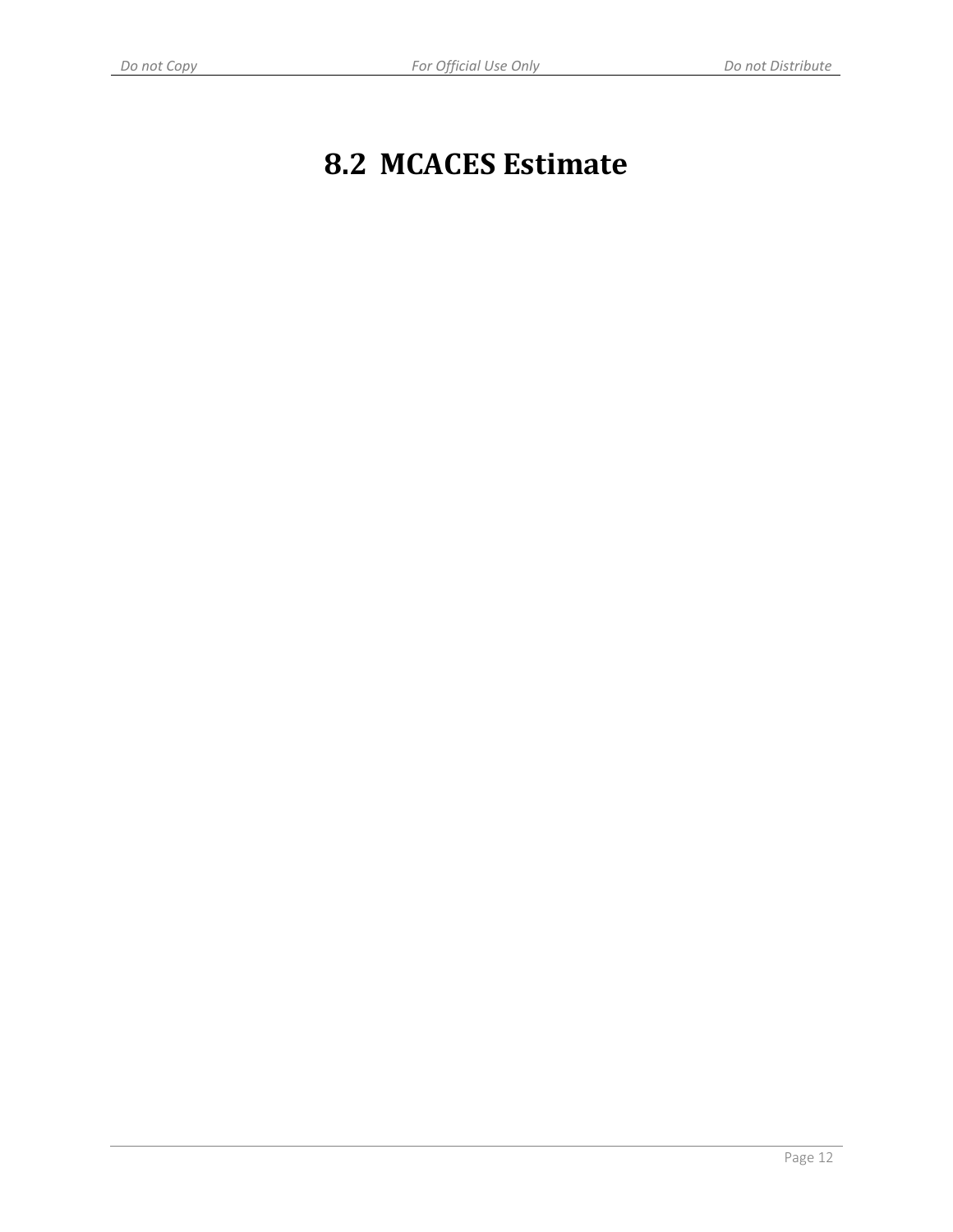### Print Date Fri 10 December 2021 **Time 13:37:20** U.S. Army Corps of Engineers **Time 13:37:20** Time 13:37:20 Eff. Date 10/1/2021 **Ether and Election Project SPKFeas: S Branch Pike River 206 Feasibility** MII Report for Cost Appendix Title Page of the Cost Appendix Title Page of the Cost Appendix Title Page of the Title Page

### S Branch Pike River 206\_Feasibility

The project is located in southeast Wisconsin in Kenosha County. The SBPR, where the project is located, is part of the Pike River watershed which drains approximately 52 square miles. The SBPR originates as a drainage way near Highway 50 in Kenosha County. From there, it flows north along the Union Pacific Railroad, picking up contributions from agriculture drainage tiles and several tributaries including the Airport Branch and Somers Branch.

Initially, the study area consisted of four Phases and 29,000 linear feet of river. Early in the planning process the NFS requested that the study area be reduced to Phase I and II only. The NFS does not own most of the real estate within the study area and Phase I and II would require them to purchase only three parcels, whereas Phase III and IV would have required purchase of 30 additional properties. It was also suspected that the four Phase project would exceed the CAP limit of \$10 million dollars. Due to the number of properties that would need to be acquired and possible exceedance of the CAP limit, the NFS decided to reduce the scope of the study area to Phase I and II.

The study area has been broken into Phase I and Phase II to accommodate major road crossings, and allow for easy to read maps of the project. Phase I is bordered to the south by Highway K (60th Street), to the north by Highway 158 (52nd Street), the Canadian Pacific Railroad on the west and the Union Pacific Railroad on the east. The Phase I study area is approximately 52 acres. Phase II is bordered to the south by Highway 158 (52nd Street) and to the north by Highway S (38th Street), Canadian Pacific Railroad on the west and the Union Pacific Railroad on the east and a triangular piece of property to the west of the Canadian Pacific Railroad tracks on County Correctional Institution property. The Phase II study area is approximately 194 acres. Phase I and II total approximately 246 acres). Both Phases are located in Kenosha County, WI.

Includes Measures R3 and H1

Prepared by David Druzbicki Estimated by LRC<br>Designed by LRC Designed by

Estimated Construction Time 365 Days Effective Date of Pricing 10/1/2021 Preparation Date 10/1/2021

This report is not copyrighted, but the information contained herein is For Official Use Only.

Labor ID: WI20210015 EQ ID: EP20R02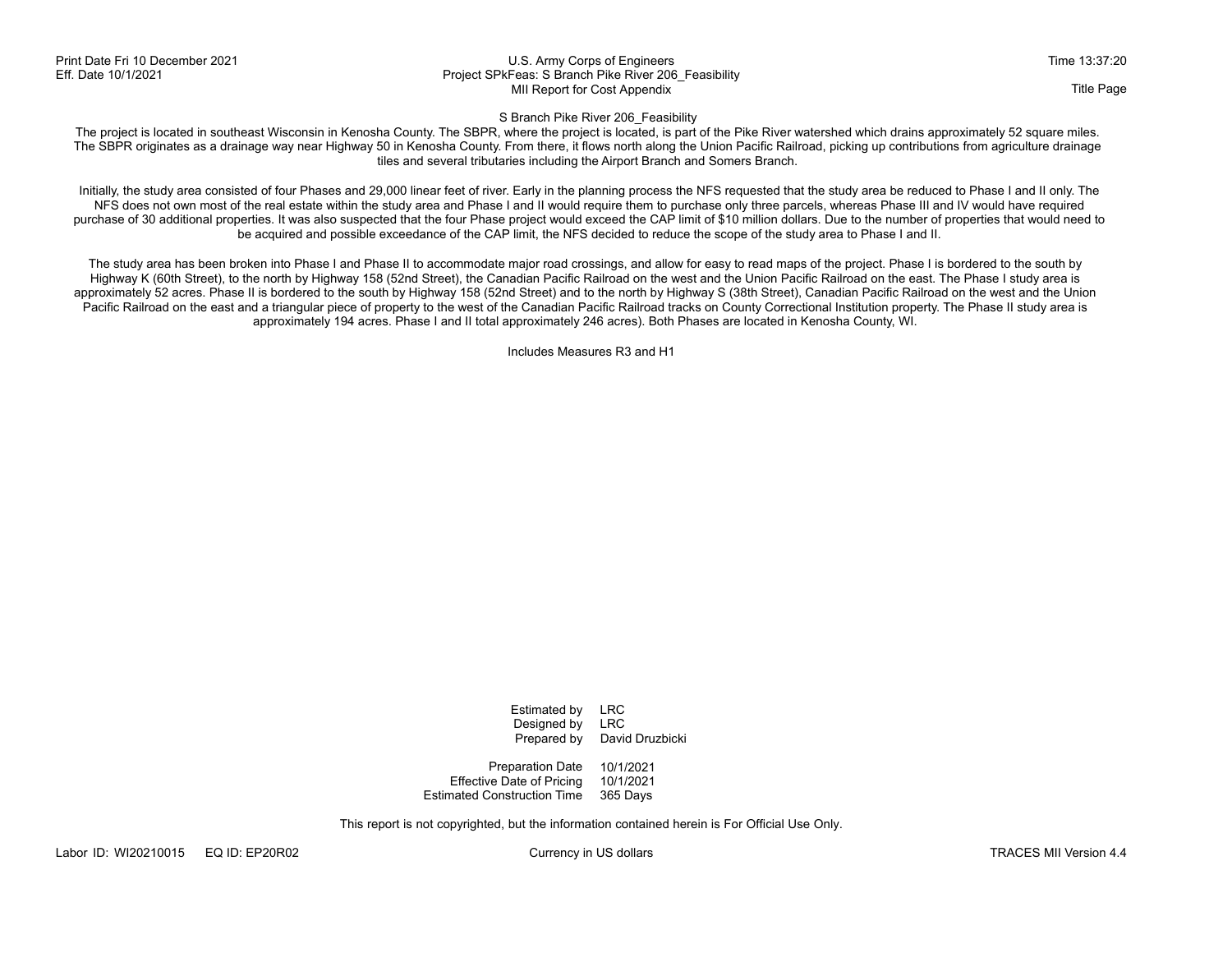| Description                                                          | <b>ProjectCost</b> |
|----------------------------------------------------------------------|--------------------|
| Project Items                                                        | 7,631,356          |
| 06 Fish and Wildlife Facilities                                      | 6,586,830          |
| <b>PHASE 1</b>                                                       | 2,398,467          |
| 0001 MOBILIZATION/DEMOBILIZATION                                     | 127,594            |
| <b>MOBILIZATION</b>                                                  | 63,797             |
| 0002 DEMOBILIZATION                                                  | 63,797             |
| 0002 TEMPORARY CONSTRUCTION FACILITIES                               | 186,129            |
| <b>Contractor Office Trailer</b>                                     | 34,245             |
| 0014AB Site Erosion Control                                          | 28,866             |
| <b>Project and Safety Signs</b>                                      | 4,471              |
| <b>Channel Erosion Control</b>                                       | 52,454             |
| <b>USACE COR and QA Trailer</b>                                      | 30,649             |
| <b>BMP</b>                                                           | 16,850             |
| 0003 MAINTENANCE OF TRAFFIC                                          | 63,857             |
| 0004 BOUNDARY SURVEY                                                 | 126,164            |
| R <sub>3</sub>                                                       | 1,315,711          |
| Clearing & grubbing for channel work                                 | 17,537             |
| 2 CHANNEL EXCAVATION (Creation of meandered channel geomorphology)   | 676,235            |
| BENEFICIAL PLACEMENT / CHANNEL MATERIAL TO BACKFILL EXISTING CHANNEL | 107,592            |
| <b>BENEFICIAL PLACEMENT / CHANNEL MATERIAL TO CREATE BERMS</b>       | 44,974             |
| <b>BENEFICIAL PLACEMENT / DISPOSAL OF CHANNEL MATERIAL ON SITE</b>   | 278,379            |
| Rock Structures at Ingress/Egress Points                             | 21,948             |
| 0004AB Riffle -instream habitat                                      | 7,316              |
| Connectivity structure for bridge crossing/culverts                  | 21,948             |
| 0004 Woody jam - Instream habitat                                    | 24,701             |
| Biodegradable, non-plastic erosion control blankets                  | 8,425              |
| <b>Coir Logs</b>                                                     | 15,457             |
| <b>Coir Fabric</b>                                                   | 16,199             |
| <b>ADAPTIVE MANAGEMENT PLAN</b>                                      | 75,000             |
| H1                                                                   | 579,013            |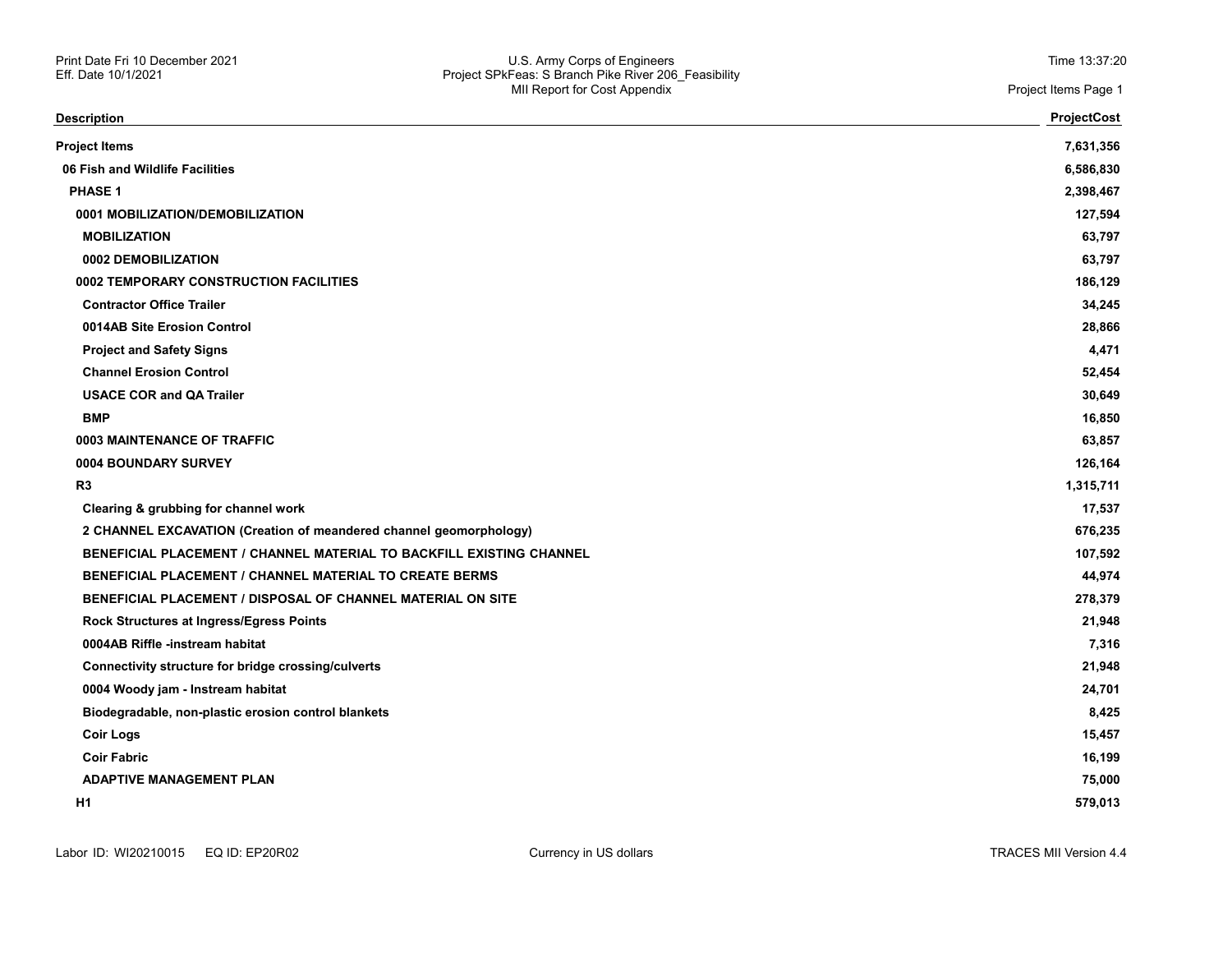### Print Date Fri 10 December 2021 U.S. Army Corps of Engineers Time 13:37:20 Eff. Date 10/1/2021 Project SPkFeas: S Branch Pike River 206\_Feasibility MII Report for Cost Appendix Project Items Page 2

| Description                                                                                                                                            | ProjectCost |
|--------------------------------------------------------------------------------------------------------------------------------------------------------|-------------|
| Disable 30" RCP (excav, break in place, backfill)                                                                                                      | 9,228       |
| 0007 DRAIN TILE VALVES (Installation of backwater valves, Structures TYP "A" & "B")                                                                    | 41,423      |
| <b>MOWING</b>                                                                                                                                          | 22,428      |
| <b>BROADCAST HERBICIDE</b>                                                                                                                             | 59,283      |
| Seeding                                                                                                                                                | 256,515     |
| <b>Native Plugs (Commercial)</b>                                                                                                                       | 54,319      |
| <b>Native Tree Planting (5 Gal)</b>                                                                                                                    | 28,645      |
| <b>Native Shrub Planting (5 Gal)</b>                                                                                                                   | 4,036       |
| Spot herbicide invasive species cost for 1 application (5 applications per acre for 5 year establishment activities during April-October of each year) | 31,527      |
| Perform prescribed burns                                                                                                                               | 28,881      |
| <b>Coir Logs</b>                                                                                                                                       | 7,728       |
| <b>ADAPTIVE MANAGEMENT PLAN</b>                                                                                                                        | 35,000      |
| <b>PHASE 2</b>                                                                                                                                         | 4,188,363   |
| 0001 MOBILIZATION/DEMOBILIZATION                                                                                                                       | 127,594     |
| <b>MOBILIZATION</b>                                                                                                                                    | 63,797      |
| 0002 DEMOBILIZATION                                                                                                                                    | 63,797      |
| 0002 TEMPORARY CONSTRUCTION FACILITIES                                                                                                                 | 214,579     |
| <b>Contractor Office Trailer</b>                                                                                                                       | 34,245      |
| 0014AB Site Erosion Control                                                                                                                            | 28,866      |
| <b>Project and Safety Signs</b>                                                                                                                        | 4,471       |
| <b>Channel Erosion Control</b>                                                                                                                         | 80,905      |
| <b>USACE COR and QA Trailer</b>                                                                                                                        | 30,649      |
| <b>BMP</b>                                                                                                                                             | 16,850      |
| 0003 MAINTENANCE OF TRAFFIC                                                                                                                            | 63,857      |
| 0004 BOUNDARY SURVEY                                                                                                                                   | 379,674     |
| R <sub>3</sub>                                                                                                                                         | 2,185,875   |
| Clearing & grubbing for channel work                                                                                                                   | 129,337     |
| Removal of pipes/outfalls for daylighting                                                                                                              | 26,348      |
| 2 CHANNEL EXCAVATION (Creation of meandered channel geomorphology)                                                                                     | 1,167,740   |
| <b>BENEFICIAL PLACEMENT / CHANNEL MATERIAL TO BACKFILL EXISTING CHANNEL</b>                                                                            | 566,331     |
|                                                                                                                                                        |             |

Labor ID: WI20210015 EQ ID: EP20R02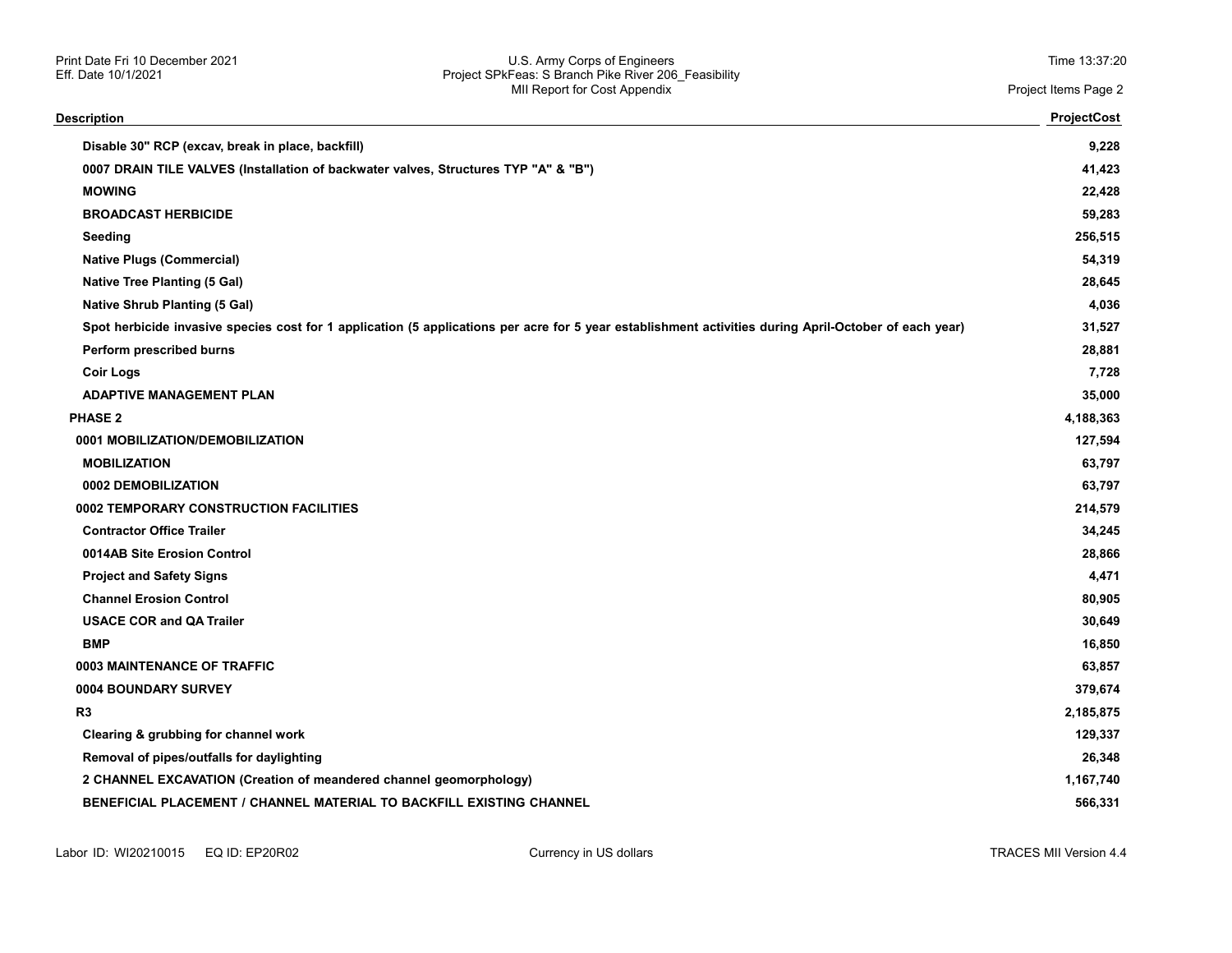| Description                                                                                                                                            | <b>ProjectCost</b> |
|--------------------------------------------------------------------------------------------------------------------------------------------------------|--------------------|
| <b>BENEFICIAL PLACEMENT / CHANNEL MATERIAL TO CREATE BERMS</b>                                                                                         | 12,726             |
| BENEFICIAL PLACEMENT / DISPOSAL OF CHANNEL MATERIAL ON SITE                                                                                            | 76,760             |
| Sculpting fo meandered channel and floodplain                                                                                                          | 2,517              |
| Grading banks for floodplain connectivity                                                                                                              | 771                |
| Rock Structures at Ingress/Egress Points                                                                                                               | 21,948             |
| 0004AB Riffle -instream habitat                                                                                                                        | 7,316              |
| Connectivity structure for bridge crossing/culverts                                                                                                    | 21,948             |
| 0004 Woody jam - Instream habitat                                                                                                                      | 37,052             |
| Biodegradable, non-plastic erosion control blankets                                                                                                    | 8,425              |
| <b>Coir Logs</b>                                                                                                                                       | 15,457             |
| <b>Coir Fabric</b>                                                                                                                                     | 16,199             |
| <b>ADAPTIVE MANAGEMENT PLAN</b>                                                                                                                        | 75,000             |
| H1                                                                                                                                                     | 1,216,783          |
| Disable 30" RCP (excav, break in place, backfill)                                                                                                      | 12,638             |
| 0007 DRAIN TILE VALVES (Installation of backwater valves, Structures TYP "A" & "B")                                                                    | 96,653             |
| <b>MOWING</b>                                                                                                                                          | 20,961             |
| <b>BROADCAST HERBICIDE</b>                                                                                                                             | 130,423            |
| <b>Seeding</b>                                                                                                                                         | 641,288            |
| <b>Native Plugs (Commercial)</b>                                                                                                                       | 144,851            |
| <b>Native Shrub Planting (5 Gal)</b>                                                                                                                   | 25,681             |
| Spot herbicide invasive species cost for 1 application (5 applications per acre for 5 year establishment activities during April-October of each year) | 63,053             |
| Perform prescribed burns                                                                                                                               | 38,507             |
| <b>Coir Logs</b>                                                                                                                                       | 7,728              |
| <b>ADAPTIVE MANAGEMENT PLAN</b>                                                                                                                        | 35,000             |
| <b>14 Multiuse Facilties</b>                                                                                                                           | 1,044,526          |
| <b>MULTIUSE TRAIL Phase 1</b>                                                                                                                          | 411,453            |
| Main River Phase 1 Agg Path                                                                                                                            | 411,453            |
| <b>Placement of Channel Material for Base</b>                                                                                                          | 159,879            |
| <b>Crushed Gravel</b>                                                                                                                                  | 162,776            |
| <b>Plantings for Soil Stabilization</b>                                                                                                                | 1,782              |
|                                                                                                                                                        |                    |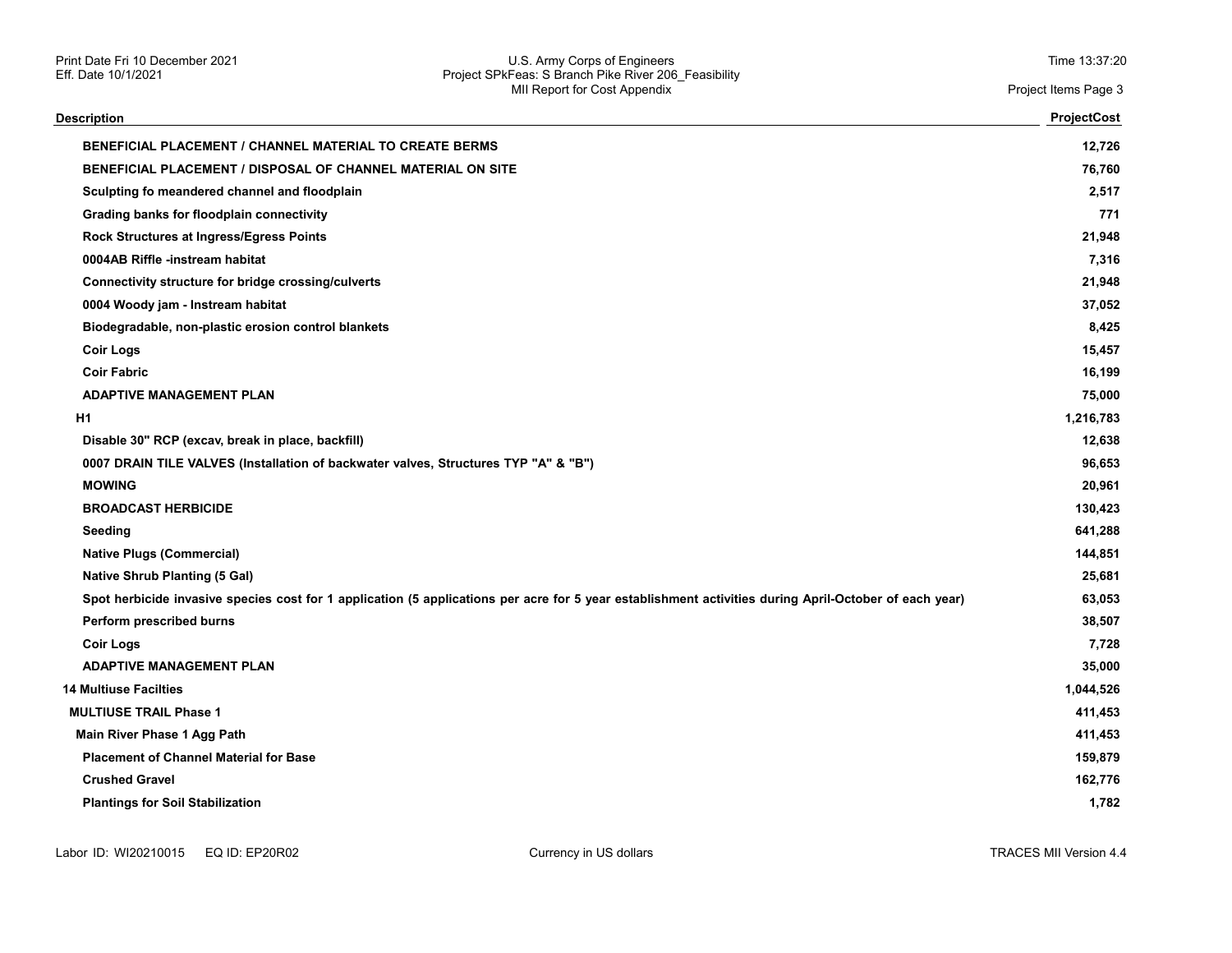| Description                                   | <b>ProjectCost</b> |
|-----------------------------------------------|--------------------|
| <b>Open Box Culvert</b>                       | 87,016             |
| <b>MULTIUSE TRAIL Phase 2</b>                 | 633,073            |
| Main River Phase 2 Agg Path                   | 633,073            |
| <b>Placement of Channel Material for Base</b> | 351,776            |
| <b>Crushed Gravel</b>                         | 202,206            |
| <b>Plantings for Soil Stabilization</b>       | 3,921              |
| <b>Open Box Culvert</b>                       | 67,731             |
| 12" Culvert                                   | 7,439              |
|                                               |                    |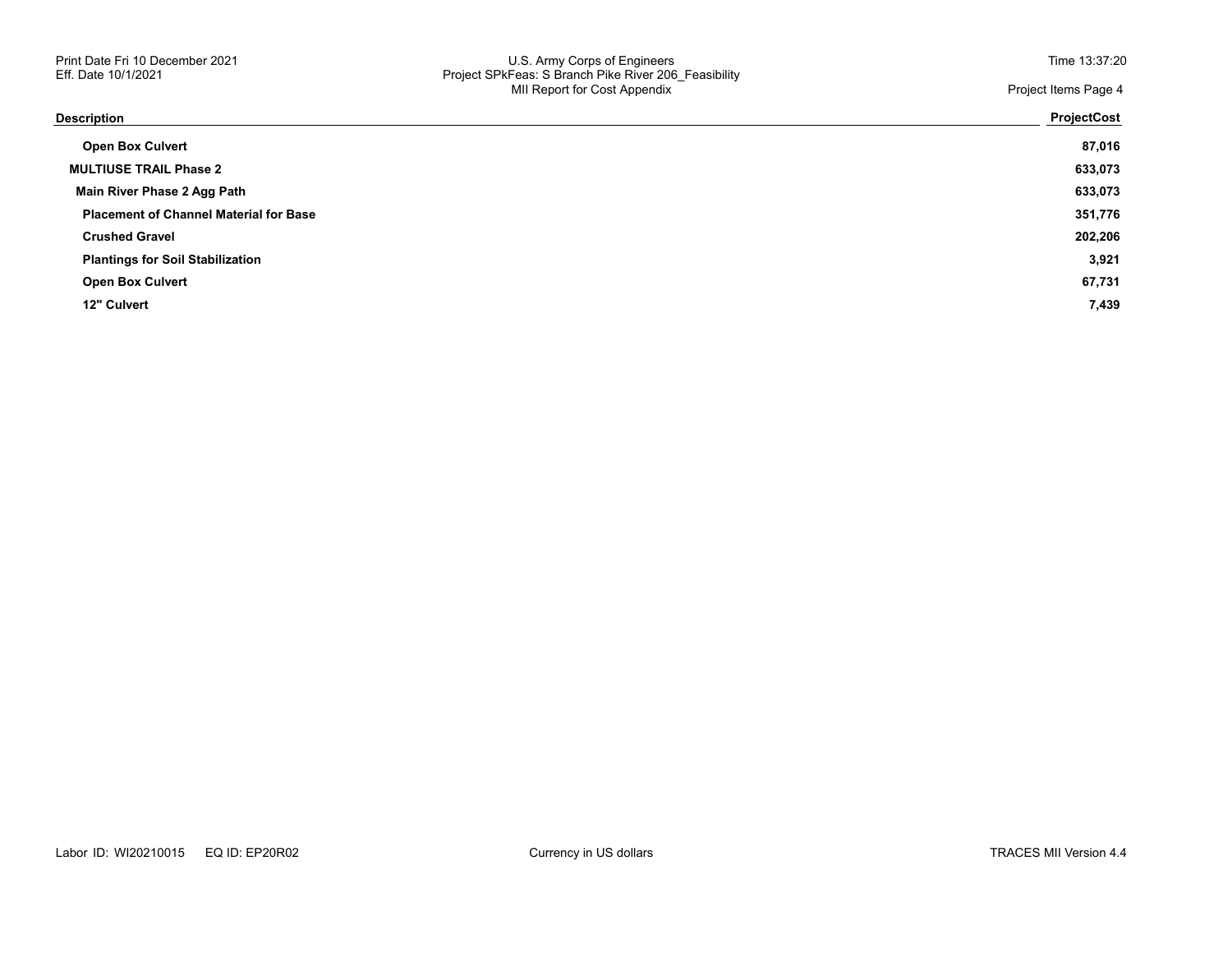# **8.3 Total Project Cost Summary (TPCS)**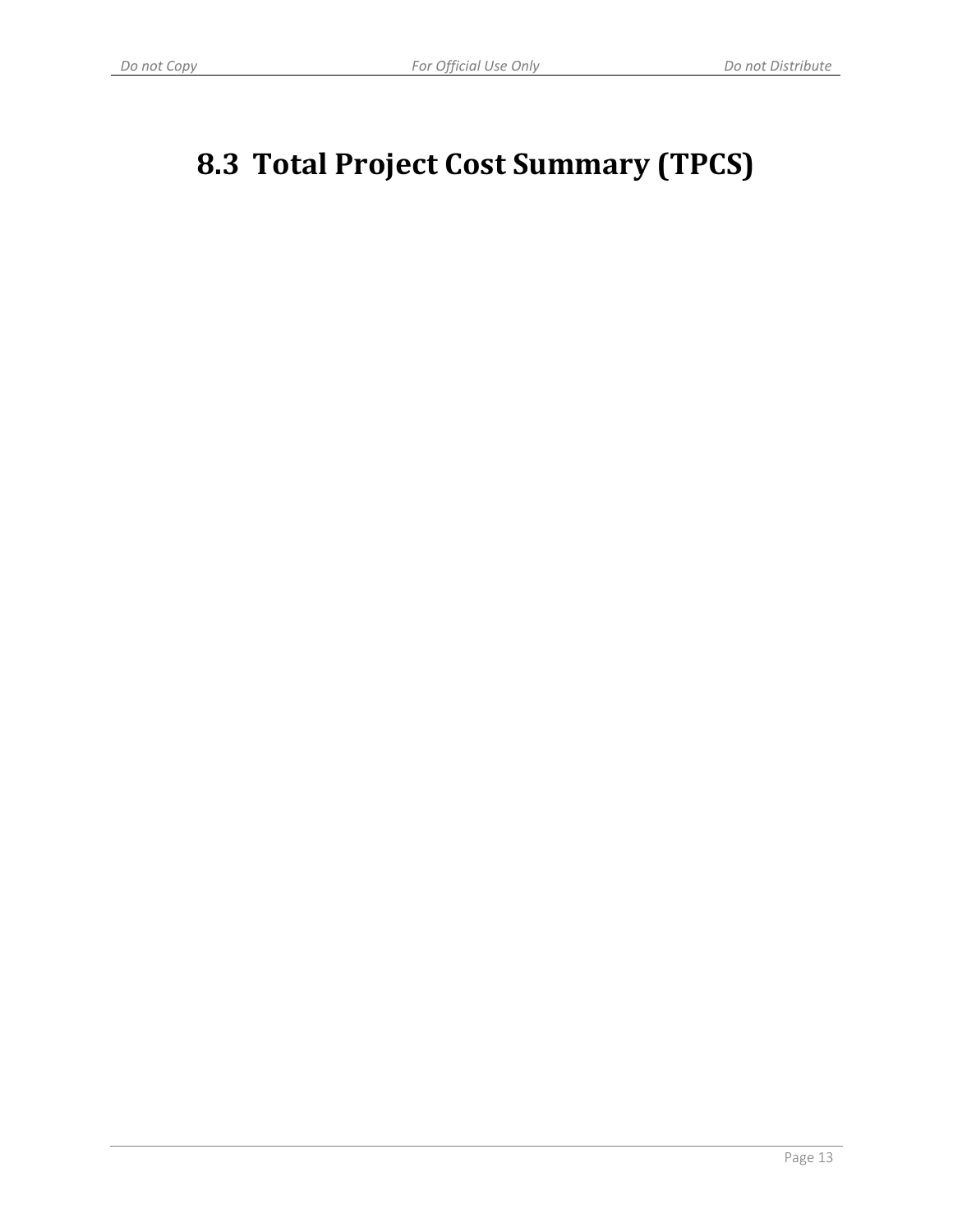### **PROJECT:DISTRICT: Chicago District PREPARED: 12/10/2021 South Branch Pike River Aquatic Ecosystem Restoration Section 206**

PROJECT NO: P2 xxxxxx LOCATION: Kenosha, WI **POC: CHIEF, COST ENGINEERING, Rana S. Mishra**

This Estimate reflects the scope and schedule in report; Integrated Feasibility Report and Environmental Assesment

|                                  | Civil Works Work Breakdown Structure                                                             |                               | <b>ESTIMATED COST</b>       |                          |                               | <b>PROJECT FIRST COST</b><br>(Constant Dollar Basis) |                               |                             |                                                                                         |                                                     |                                                   |                         | <b>TOTAL PROJECT COST</b><br>(FULLY FUNDED) |                             |                                     |  |
|----------------------------------|--------------------------------------------------------------------------------------------------|-------------------------------|-----------------------------|--------------------------|-------------------------------|------------------------------------------------------|-------------------------------|-----------------------------|-----------------------------------------------------------------------------------------|-----------------------------------------------------|---------------------------------------------------|-------------------------|---------------------------------------------|-----------------------------|-------------------------------------|--|
| <b>WBS</b><br><b>NUMBER</b><br>A | <b>Civil Works</b><br>Feature & Sub-Feature Description<br>в                                     | COST<br>(SK)<br>C             | <b>CNTG</b><br>(SK)<br>D    | <b>CNTG</b><br>(% )<br>E | <b>TOTAL</b><br>(SK)          | <b>ESC</b><br>(% )<br>G                              | COST<br>(SK)<br>H             | <b>CNTG</b><br>(SK)         | Program Year (Budget EC):<br><b>Effective Price Level Date:</b><br><b>TOTAL</b><br>(SK) | 2023<br>1 OCT 22<br>Spent Thru:<br>1-Oct-21<br>(SK) | <b>TOTAL</b><br><b>FIRST</b><br>COST<br>(SK)<br>K | <b>INFLATED</b><br>(% ) | COST<br>(SK)<br>М                           | <b>CNTG</b><br>(SK)<br>N    | <b>FULL</b><br>(SK)<br>$\mathbf{o}$ |  |
| 06<br>14                         | FISH & WILDLIFE FACILITIES<br><b>MULTIUSE FACILITIES</b><br><b>CONSTRUCTION ESTIMATE TOTALS:</b> | \$6,587<br>\$1,044<br>\$7,631 | \$1,923<br>\$305<br>\$2,228 | 29.2%<br>29.2%           | \$8,510<br>\$1,349<br>\$9,859 | 2.6%<br>2.6%<br>2.6%                                 | \$6,760<br>\$1,071<br>\$7,831 | \$1,974<br>\$313<br>\$2,287 | \$8,734<br>\$1,384<br>\$10,118                                                          | \$0<br>\$0<br>\$0                                   | \$8,734<br>\$1,384<br>\$10,118                    | 6.4%<br>6.4%<br>6.4%    | \$7,192<br>\$1,140<br>\$8,332               | \$2,100<br>\$333<br>\$2,433 | \$9,292<br>\$1,473<br>\$10,764      |  |
| 01<br>30                         | <b>LANDS AND DAMAGES</b><br>PLANNING, ENGINEERING & DESIGN                                       | \$1,920<br>\$917              | \$185<br>\$136              | 9.6%<br>14.8%            | \$2,105<br>\$1,053            | 2.6%<br>2.5%                                         | \$1,970<br>\$940              | \$190<br>\$139              | \$2,160<br>\$1,079                                                                      | \$0<br>\$850                                        | \$2,160<br>\$1,929                                | $0.0\%$<br>3.3%         | \$1,970<br>\$971                            | \$190<br>\$144              | \$2,160<br>\$1,965                  |  |
| 31                               | <b>CONSTRUCTION MANAGEMENT</b>                                                                   | \$610                         | \$76                        | 12.5%                    | \$687                         | 2.5%                                                 | \$626                         | \$78                        | \$704                                                                                   | \$0                                                 | \$704                                             | 6.4%                    | \$666                                       | \$83                        | \$749                               |  |
|                                  | <b>PROJECT COST TOTALS:</b>                                                                      | \$11,079                      | \$2,625                     | 23.7%                    | \$13,704                      |                                                      | \$11,368                      | \$2,694                     | \$14,062                                                                                | \$850                                               | \$14,912                                          | 5.2%                    | \$11,939                                    | \$2,850                     | \$15,639                            |  |

| <b>CHIEF, COST ENGINEERING, Rana S. Mishra</b>   |
|--------------------------------------------------|
| <b>PROJECT MANAGER,</b>                          |
| <b>CHIEF, REAL ESTATE, Michael B. Rohde</b>      |
| <b>CHIEF, PLANNING, Susanne J. Davis</b>         |
| CHIEF, ENGINEERING, John A. Groboski             |
| CHIEF, OPERATIONS, Timothy J. Kroll              |
| <b>CHIEF, CONSTRUCTION, Philip A. Stravrides</b> |
| <b>CHIEF, CONTRACTING</b>                        |
| CHIEF, PM-PB, Felicia Kirksey-Harris             |
| <b>CHIEF, DPM, Felicia Kirksey-Harris</b>        |
|                                                  |

| <u>UTILI, UUUT LIIUIIILLIIIIU, Raha U. Mishia</u> |                                          |     |          |
|---------------------------------------------------|------------------------------------------|-----|----------|
|                                                   | <b>ESTIMATED TOTAL PROJECT COST:</b>     |     | \$15,639 |
| <b>PROJECT MANAGER,</b>                           | ESTIMATED FEDERAL COST (INCLUDING FID):  | 63% | \$9,321  |
|                                                   | ESTIMATED NON-FEDERAL COST:              | 37% | \$5,468  |
| <b>CHIEF, REAL ESTATE, Michael B. Rohde</b>       |                                          |     |          |
|                                                   | 22 - FEASIBILITY STUDY (CAP studies):    |     | \$850    |
| <b>CHIEF, PLANNING, Susanne J. Davis</b>          | <b>ESTIMATED FEDERAL COST:</b>           | 56% | \$475    |
|                                                   | ESTIMATED NON-FEDERAL COST:              | 44% | \$375    |
| CHIEF, ENGINEERING, John A. Groboski              |                                          |     |          |
|                                                   | <b>ESTIMATED FEDERAL COST OF PROJECT</b> |     | \$9,796  |
| <b>CHIEF, OPERATIONS, Timothy J. Kroll</b>        |                                          |     |          |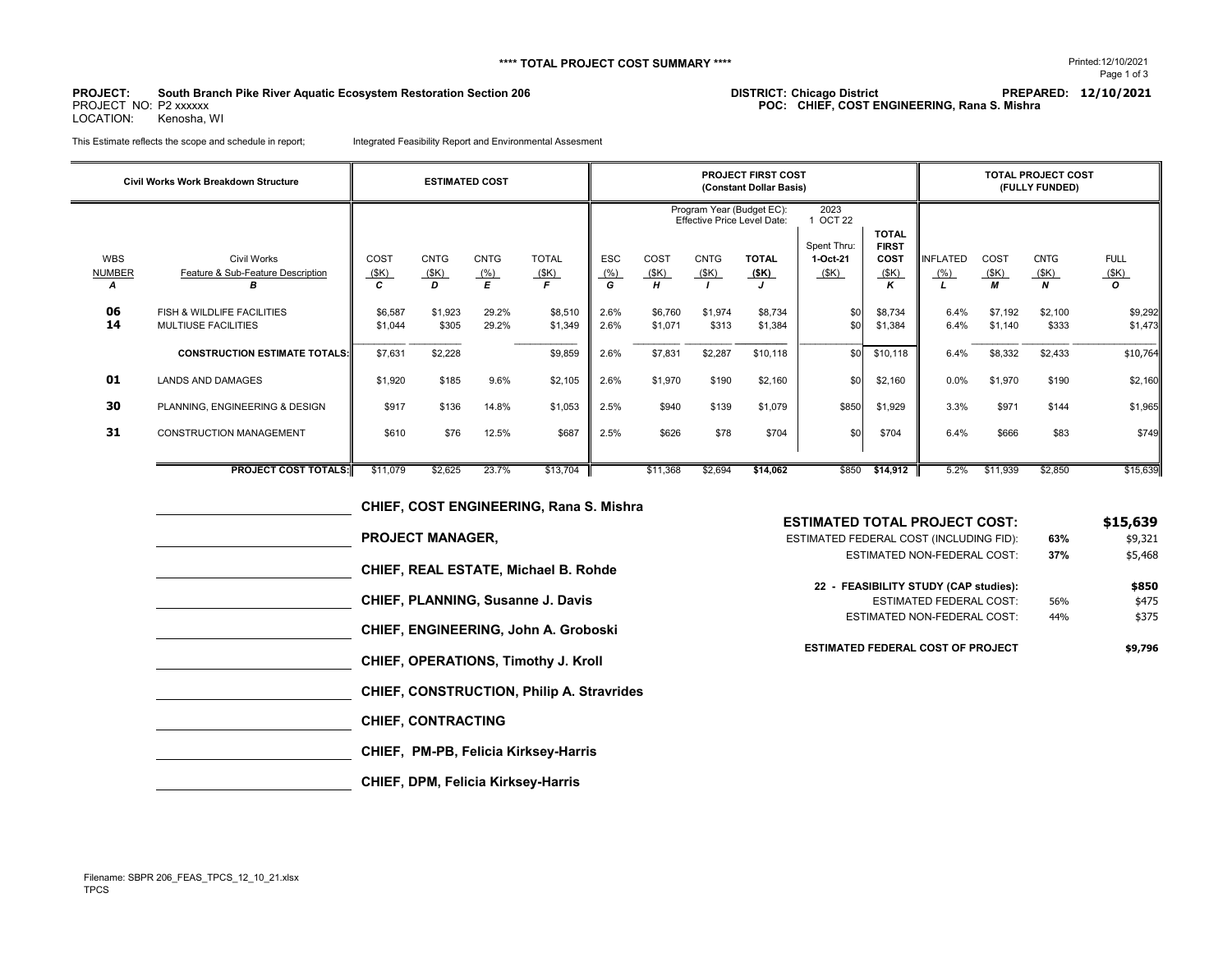### **\*\*\*\* TOTAL PROJECT COST SUMMARY \*\*\*\***

### **\*\*\*\* CONTRACT COST SUMMARY \*\*\*\***

### PROJECT:<br>LOCATION: DISTRICT: Chicago District PREPARED: 12/10/2021 South Branch Pike River Aquatic Ecosystem Restoration Section 206

LOCATION: Kenosha, WI COLOREGIST CONTENT ON THE SERVICE CHIEF, COST ENGINEERING, Rana S. Mishra<br>This Estimate reflects the scope and schedule in report; Integrated Feasibility Report and Environmental Assesment

Integrated Feasibility Report and Environmental Assesment

| Civil Works Work Breakdown Structure               |              | <b>ESTIMATED COST</b>                                      |                   |                      |            | <b>PROJECT FIRST COST</b><br>(Constant Dollar Basis)     |              |                  | TOTAL PROJECT COST (FULLY FUNDED) |                 |         |                  |             |  |
|----------------------------------------------------|--------------|------------------------------------------------------------|-------------------|----------------------|------------|----------------------------------------------------------|--------------|------------------|-----------------------------------|-----------------|---------|------------------|-------------|--|
|                                                    |              | <b>Estimate Prepared:</b><br><b>Effective Price Level:</b> |                   | 1-Oct-21<br>1-Oct-21 |            | Program Year (Budget EC):<br>Effective Price Level Date: |              | 2023<br>1 OCT 22 |                                   |                 |         |                  |             |  |
|                                                    |              |                                                            | <b>RISK BASED</b> |                      |            |                                                          |              |                  |                                   |                 |         |                  |             |  |
| <b>WBS</b><br><b>Civil Works</b>                   | COST         | <b>CNTG</b>                                                | <b>CNTG</b>       | <b>TOTAL</b>         | <b>ESC</b> | COST                                                     | <b>CNTG</b>  | <b>TOTAL</b>     | Mid-Point                         | <b>INFLATED</b> | COST    | <b>CNTG</b>      | <b>FULL</b> |  |
| Feature & Sub-Feature Description<br><b>NUMBER</b> | (SK)         | (SK)                                                       | (% )              | (SK)                 | (% )       | (SK)                                                     | (SK)         | (SK)             | Date                              | (% )            | (SK)    | (SK)             | (SK)        |  |
| R<br>Α                                             | $\mathbf{c}$ | D                                                          | E                 | E                    | G          | H                                                        | $\mathbf{I}$ | $\cdot$          | P                                 | $\mathbf{L}$    | М       | $\boldsymbol{N}$ | $\Omega$    |  |
| PHASE 1                                            |              |                                                            |                   |                      |            |                                                          |              |                  |                                   |                 |         |                  |             |  |
| 06<br>FISH & WILDLIFE FACILITIES                   | \$2,399      | \$701                                                      | 29.2%             | \$3,100              | 2.6%       | \$2,462                                                  | \$719        | \$3,181          | 2025Q3                            | 6.4%            | \$2,619 | \$765            | \$3,384     |  |
| 14<br><b>MULTIUSE FACILITIES</b>                   | \$411        | \$120                                                      | 29.2%             | \$531                | 2.6%       | \$422                                                    | \$123        | \$545            | 2025Q3                            | 6.4%            | \$449   | \$131            | \$580       |  |
| <b>CONSTRUCTION ESTIMATE TOTALS:</b>               | \$2,810      | \$821                                                      | 29.2%             | \$3,631              |            | \$2,462                                                  | \$719        | \$3,181          |                                   |                 | \$3,068 | \$896            | \$3,964     |  |
| 01<br><b>LANDS AND DAMAGES</b>                     | \$1,920      | \$185                                                      | 9.6%              | \$2,105              | 2.6%       | \$1,970                                                  | \$190        | \$2,160          | 2023Q1                            | 0.0%            | \$1,970 | \$190            | \$2,160     |  |
| 30<br>PLANNING, ENGINEERING & DESIGN               |              |                                                            |                   |                      |            |                                                          |              |                  |                                   |                 |         |                  |             |  |
| 1.0%<br><b>Project Management</b>                  | \$28         | \$4                                                        | 14.8%             | \$32                 | 2.5%       | \$29                                                     | \$4          | \$33             | 2024Q1                            | 2.5%            | \$30    | \$4              | \$34        |  |
| Planning & Environmental Compliance<br>0.5%        | \$14         | \$2                                                        | 14.8%             | \$16                 | 2.5%       | \$14                                                     | \$2          | \$17             | 2024Q1                            | 2.5%            | \$15    | \$2              | \$17        |  |
| Engineering & Design<br>6.0%                       | \$169        | \$25                                                       | 14.8%             | \$194                | 2.5%       | \$173                                                    | \$26         | \$199            | 2024Q1                            | 2.5%            | \$178   | \$26             | \$204       |  |
| Reviews, ATRs, IEPRs, VE<br>0.5%                   | \$14         | \$2                                                        | 14.8%             | \$16                 | 2.5%       | \$14                                                     | \$2          | \$17             | 2024Q1                            | 2.5%            | \$15    | \$2              | \$17        |  |
| Life Cycle Updates (cost, schedule, risks)<br>0.3% | \$7          | \$1                                                        | 14.8%             | \$8                  | 2.5%       | \$7                                                      | \$1          | \$8              | 2024Q1                            | 2.5%            | \$7     | \$1              | \$8         |  |
| Contracting & Reprographics<br>0.8%                | \$21         | \$3                                                        | 14.8%             | \$24                 | 2.5%       | \$22                                                     | \$3          | \$25             | 2024Q1                            | 2.5%            | \$22    | \$3              | \$25        |  |
| 1.0%<br><b>Engineering During Construction</b>     | \$28         | \$4                                                        | 14.8%             | \$32                 | 2.5%       | \$29                                                     | \$4          | \$33             | 2025Q3                            | 6.4%            | \$31    | \$5              | \$35        |  |
| <b>Planning During Construction</b><br>1.0%        | \$28         | \$4                                                        | 14.8%             | \$32                 | 2.5%       | \$29                                                     | \$4          | \$33             | 2025Q3                            | 6.4%            | \$31    | \$5              | \$35        |  |
| 0.5%<br>Adaptive Management & Monitoring           | \$14         | \$2                                                        | 14.8%             | \$16                 | 2.5%       | \$14                                                     | \$2          | \$17             | 2025Q3                            | 6.4%            | \$15    | \$2              | \$18        |  |
| 0.5%<br><b>Project Operations</b>                  | \$14         | \$2                                                        | 14.8%             | \$16                 | 2.5%       | \$14                                                     | \$2          | \$17             | 2024Q1                            | 2.5%            | \$15    | \$2              | \$17        |  |
| 31<br><b>CONSTRUCTION MANAGEMENT</b>               |              |                                                            |                   |                      |            |                                                          |              |                  |                                   |                 |         |                  |             |  |
| 6.0%<br><b>Construction Management</b>             | \$169        | \$21                                                       | 12.5%             | \$190                | 2.5%       | \$173                                                    | \$22         | \$194            | 2025Q3                            | 6.4%            | \$184   | \$23             | \$207       |  |
| 1.0%<br>Project Operation:                         | \$28         | \$4                                                        | 12.5%             | \$32                 | 2.5%       | \$29                                                     | \$4          | \$32             | 2025Q3                            | 6.4%            | \$31    | \$4              | \$34        |  |
| 1.0%<br>Project Management                         | \$28         | \$4                                                        | 12.5%             | \$32                 | 2.5%       | \$29                                                     | \$4          | \$32             | 2025Q3                            | 6.4%            | \$31    | \$4              | \$34        |  |
| <b>CONTRACT COST TOTALS:</b>                       | \$5,293      | \$1,084                                                    |                   | \$6,376              |            | \$5,009                                                  | \$989        | \$5,998          |                                   |                 | \$5,641 | \$1,169          | \$6,810     |  |